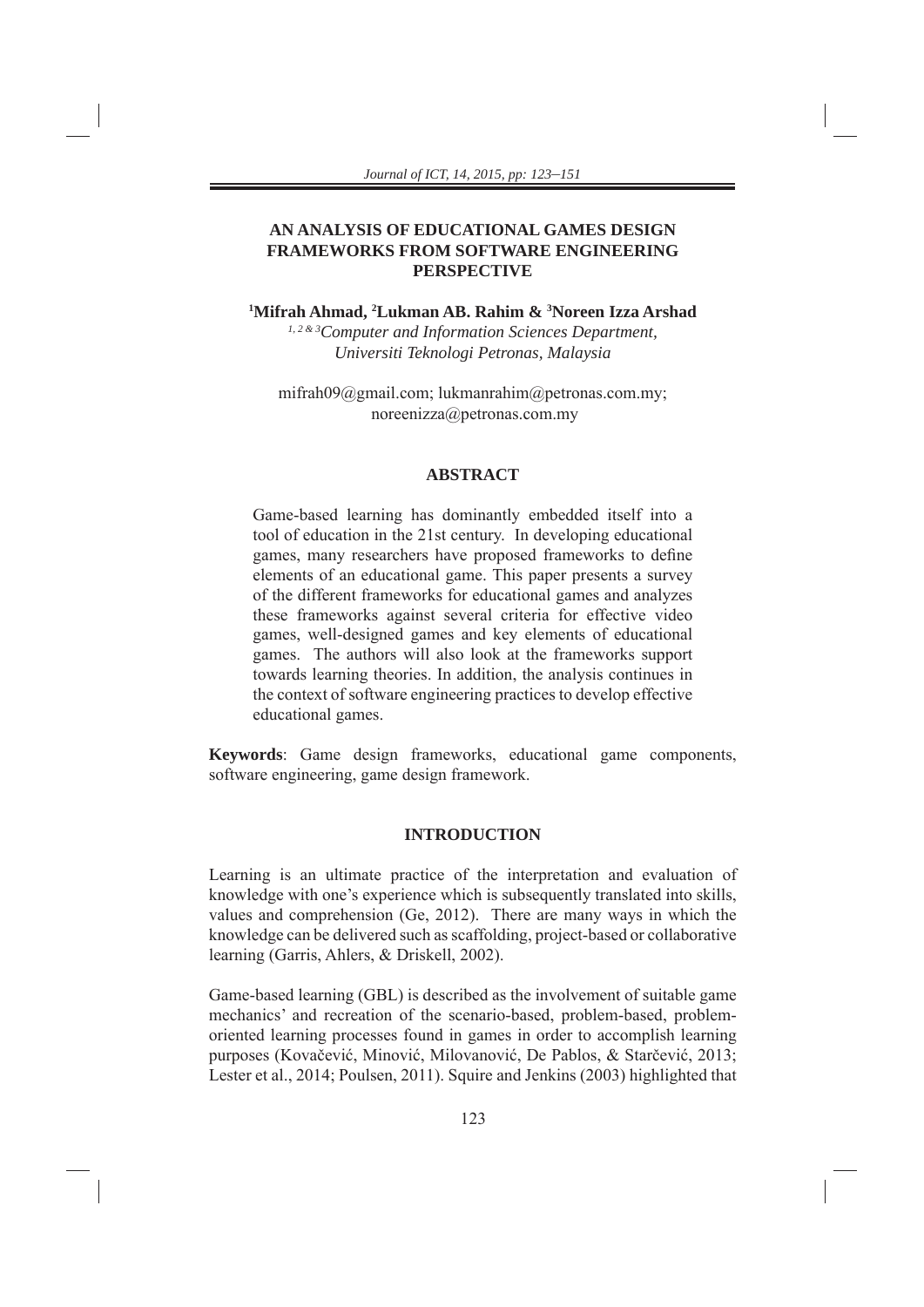a large number of scholars have confidence on computer games to become a learning tool that will inspire the students and enhance their focus on learning in subjects such as chemistry (Romli, Shiratuddin, & Hashim, 2003), physics (Abang Abu Bakar; 2002), health education (Barker, Quennerstedt, & Annerstedt, 2013; Mellecker, Witherspoon, & Watterson, 2013) and mathematics (Ke, 2013), and initiate a pioneering educational paradigm (Tan, Ling, & Ting, 2007). Furthermore, GBL allows a rich learning context to assist learners to build a higher-level of knowledge through imprecise and confronting opportunities (Van Eck, 2006). In addition, there has been a research which declared that games are capable of tendering 16 learning principles (Gee, 2005).

Researchers' confidence in educational games as a tool to motivate student learning is based on the younger generation's inclination towards playing games (Hussin, Suhaimi, & Bawi, Dec 2004; Latif, 2007; Omar, Ibrahim, & Jaafar, 2011; Takaoka, Shimokawa, & Okamoto, 2011; Tiong & Yong, 2008). Krotoski (Krotoski, Entertainment, & Association, 2004) reported that the game industry sector has been rapidly growing over the last decades and other researchers have provided supporting evidence to this fact in the form of increasing gamers population (Lee  $& Kim, 2004$ ). Current trends also show the popularity of multi-player online games (MMOG) (Hofer, 2005, McClarty, Orr, Frey, Dolan, Vassila & Mc Vay Orret al., 2012). Another study by Whitton shows that 63.1% respondents found games positively motivating in learning, 28.3% not motivating while 8.6% demotivating (Whitton, 2007).

Conversely, there have been many conflicts on how to design educational games that is entertaining and at the same time sustaining the learning aspects. For this reason, researchers argue that an educational game should include good game design and suitable learning pedagogy (Amory & Seagram, 2003; Becker, 2009; Moreno-Ger, Burgos, Martínez-Ortiz, Sierra, & Fernández-Manjón, 2008). A recent study has conducted a case study based approach where the authors implemented design-based learning through educational computer game for math subject and how the novice developer's designing thinking and the contents usage for knowledge development can be collaborative in game-making process (Ke, 2014). The research concluded that there was a great improvement for students to experience activities actively; however, the time was consumed for the development and content deliverance for learners. Hirumi and Stapleton (2009) stated that the research expansion in educational video game production is moving more quickly in design and efficacy, however, not much is known of methodologies that could be used to enhance the game design processes to achieve a better outcome (Hirumi & Stapleton, 2009). Table 1 summarizes the frequently discussed trends in GBL.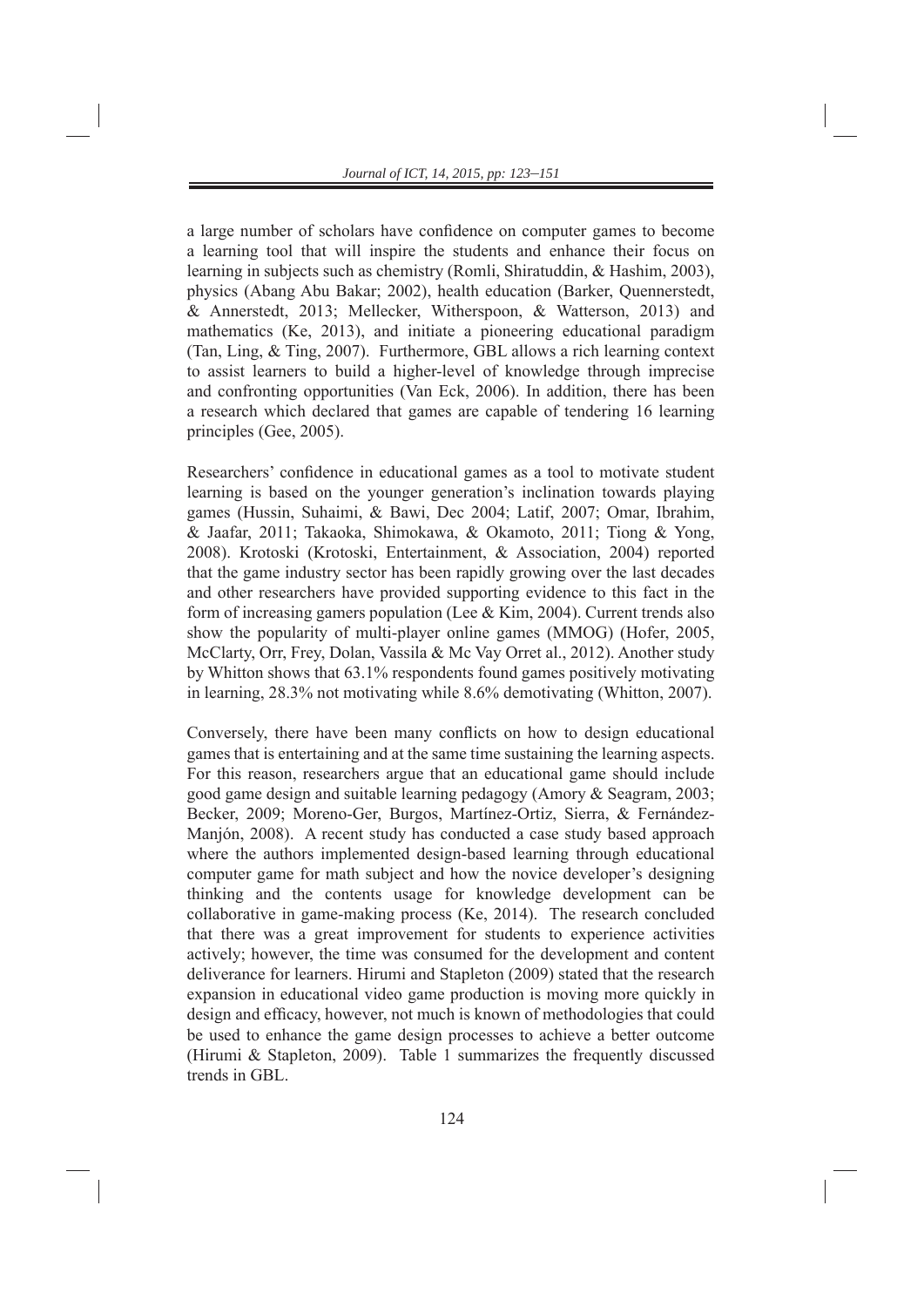Table 1

*Selected Trends in Education learning (De Freitas & Oliver, 2006)*

| Key Trends                                                                                                                       |
|----------------------------------------------------------------------------------------------------------------------------------|
| "Widespread use of games technologies and serious games <sup>1</sup> movement."                                                  |
| "Authoring and development of immersive worlds (e.g. development of content creation<br>tools)."                                 |
| "Growth of online gaming and online gaming communities."                                                                         |
| "New forms of gaming (e.g. mobile games) and convergent forms of gaming emerging (e.g.<br>social and alternate reality gaming)." |

A systematic review of 117 selected literatures was conducted to investigate the educational design frameworks. They were analyzed to investigate and confirm with the criteria of well-designed and effective video games. The key words used to find the literature were game design (2000 - 2014), learning theories (1913 - 2013), frameworks and models (1999 - 2013), subjects or courses of games (2000 - 2014), and other key words such as software engineering in GBL, learning environments, motivational aspects, educational games in case studies, game developing components and key elements of designing educational game (1999 - 2014). In addition to that, literature types were mainly books (9), book section (4), conference proceedings (23), generic (1), journal articles (78), report (1) and thesis (1).

## **LITERATURE REVIEW**

### **Learning via Educational Games**

1

Games are more synonymous to entertainment and fun than learning (Baranowski, Buday, Thompson, & Baranowski, 2008; Whitton, 2012). Therefore, using games as an effective learning tool is only possible when the games are developed properly and incorporates established education theories.

Educational games are typically developed based on learning theories, pedagogical components, gender preferences and game design components (Baranowski et al., 2008; Gress, Fior, Hadwin, & Winne, 2010; Hirumi & Stapleton, 2009; Kruger, 2012; Mikropoulos & Natsis, 2011). Adapted from Smith (Smith, 1999), the four major learning theories in GBL are behaviorism, cognitivism, humanism and constructivism, which include 16

Serious games are also known as educational games; video games; game-based learning; instructional games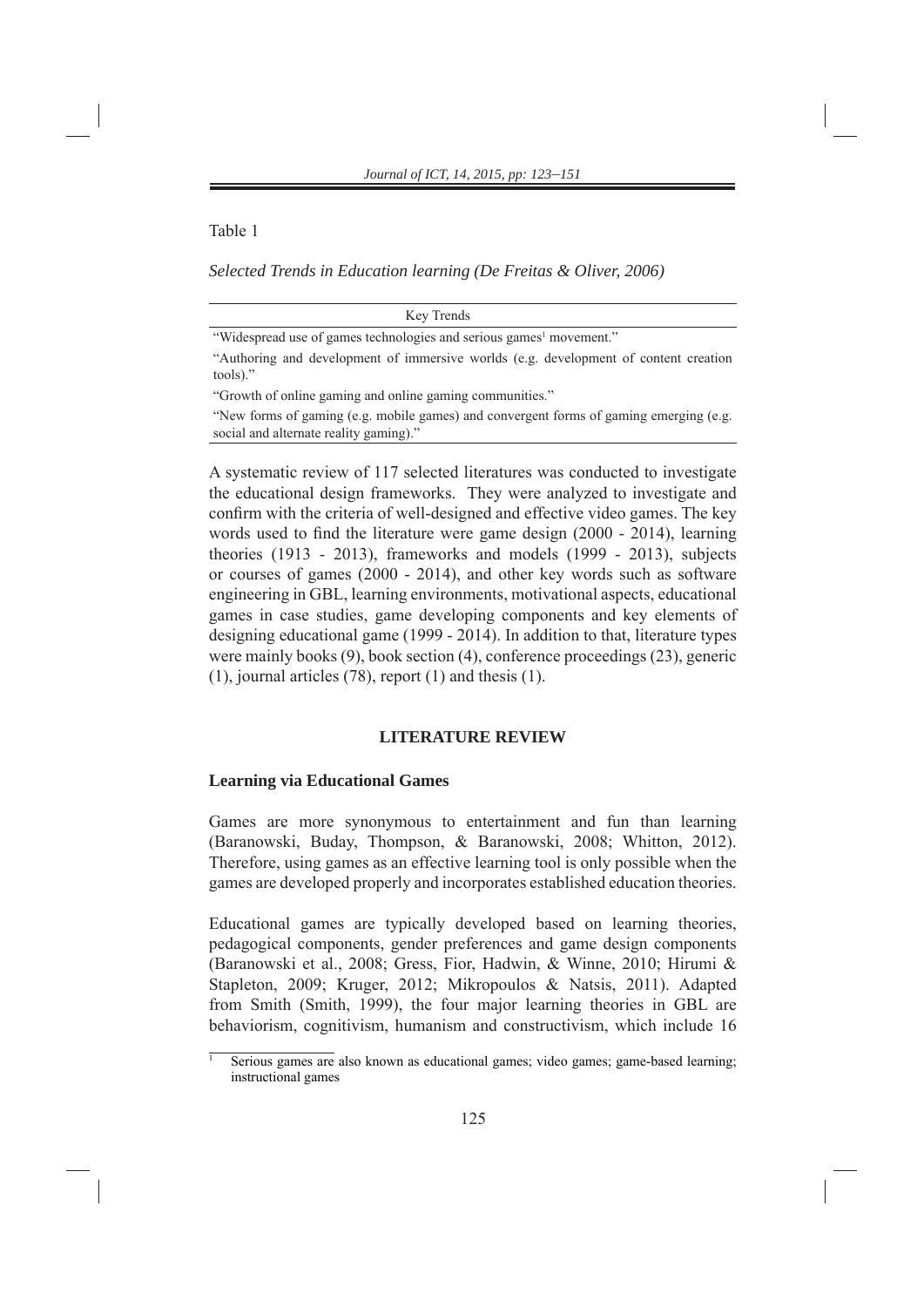learning principles. Constructivism theory (Wu, Hsiao, Wu, Lin, & Huang, 2012) deals with human constructing their knowledge subjectively through experience and learning in active process. Behaviorism theory developed by (Thorndike, 1913) deals with learning through a change in behavior or the environment shape behavior and the principle of reinforcement. Cognitivism theory deals with how the memory and prior knowledge plays an important role in learning (Merriam, 1999). Humanism theory deals with factors such as self-determination, the value and potential of the user depending on their dignity (Combs, 1981). A study by Wu, Hsiao, Wu, Lin & Hang (Wu et al., 2012) shows that only around 14% of GBL research includes learning theories and the most used is experiential learning and situated learning.

From the learning theories, researchers adopted some of their principles for GBL and some of the adopted theories are:

- Learning is effective when it is lively, goal-oriented, contextualized, attention-grabbing and out of the ordinary (Becker, 2009; Bransford, Brown, & Cocking, 1999; Bruner, 1961; Gee, 2005; Quinn, 2005).
- Based on the situated learning theory (Arnab, Berta, Earp, De Freits, Popescu, Romeo & Heart, 2012; Jong, Lee, Lee, & Shang, 2011; Kebritchi & Hirumi, 2008), learning in an attentive environment ensures a useful knowledge gain.
- According to the experiential learning theory, instructional environment must be able to assess learner's knowledge, be interactive, provides ongoing feedback and able to sustain attention by adapting levels of challenges that the learner encounters (Dalgarno  $\&$  Lee, 2012; Hays, 2005; Herrington & Oliver, 2000; Kruger, 2012; Smythe, 2012). It is recently proven that instructional game-based learning environment has assisted learner's in improving their learning (Wouters & Van Oostendorp, 2013).
- A learning environment must be able to be controlled, fundamentally inspiring, and involves active memory with knowledge exchange and/or physical commitment towards learning for the learners to gain knowledge and experience through failure and retry (Klopfer, Osterweil, & Salen, 2009).
- Learning must be specific to a particular content (Cheng, Lou, Kuo, & Shih, 2013; Gredler, 1996; Hays, 2005; Ke, 2009; Randel, Morris, Wetzel, & Whitehill, 1992; Vogel et al., 2006; Wang, Liu, & Li, 2011; Wolfe, 1997).
- A learning environment should allow four types of actions: 1) *Experimentation*: the establishment of learning objectives and the activities to be carried out, 2) *Reflection*: the comparison of results obtained from groups, 3) *Activity*: the design of the game, which may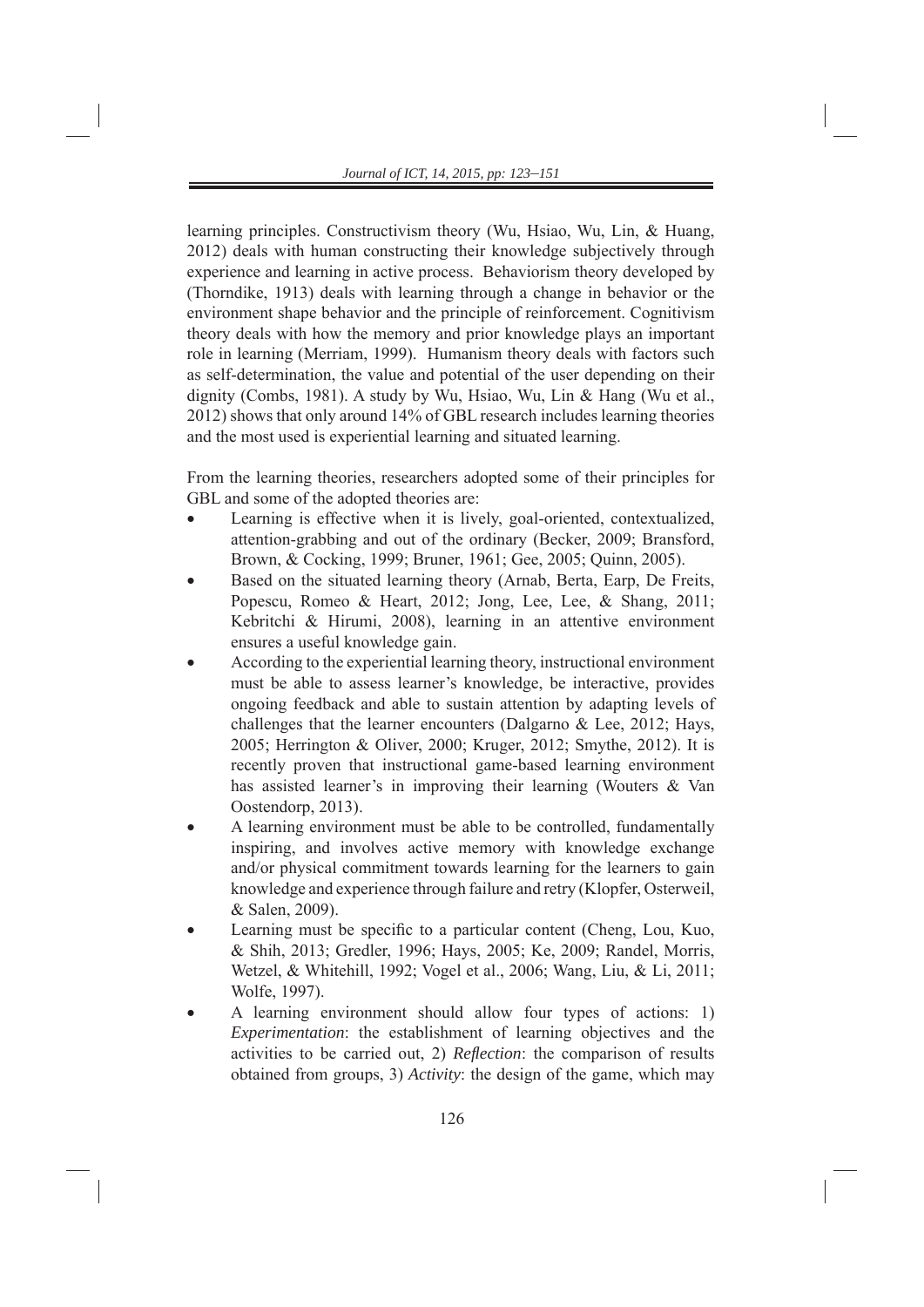involve other educational materials as reference such as books, internet etc., and 4) *Discussion*: the reflection on the actual process of learning, and the joint discussion related to the proposed activities.

 Effective learning must balance between challenges and the learners' skills in completing the challenges. This requirement is based on the Flow theory (Admiraal, Huizenga, Akkerman, & Dam, 2011; Csikszentmihalyi, 1990; Csikszentmihalyi, 1997; Finneran & Zhang, 2003; Kiili, 2005). The flow theory states the symbiotic relationship between challenges and the skills needed to meet those challenges. The flow experience is assumed to occur when one's skills are neither overmatched nor underutilized to meet a given challenge (Jong, Shang, Lee, & Lee, 2010; Tham & Tham, 2012). This balance of challenge and skill is delicate as it can result in the players experiencing apathy (i.e., low challenges, low skills), anxiety (i.e., high challenges, low skills), or boredom (i.e., low challenges, high skills) (Csikszentmihalyi, 1990; Csikszentmihalyi, 1997; Kiili(a), 2005; Kiili(b), 2005).

# **Effective Educational Game Designs**

Researchers have proposed the requirements/guidelines for effective educational game design. Figure 1 illustrates these requirements.

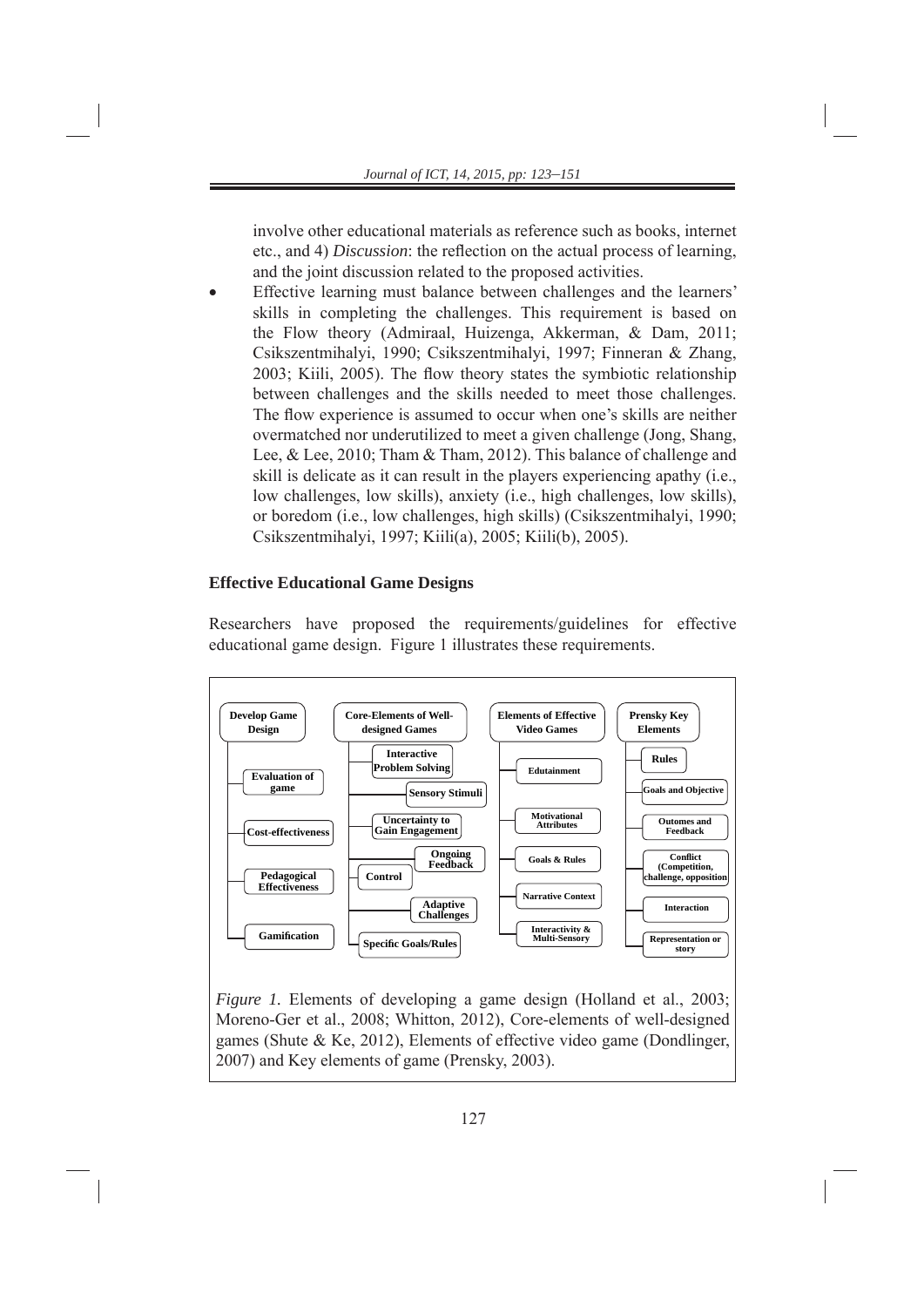Other than Prensky Key Elements, Van Staalduinen and de Freitas (2010) also listed 12 game elements from the literature and grouped them into four dimensions, which are shown in Figure 2. Some of the game elements appearing in the four dimensions are also mentioned in the core elements of a well-designed game and elements of an effective game (De Freitas & Jarvis, 2009; De Freitas & Oliver, 2006).

| <b>Learner</b> specifics<br>Pedagogy |                      |  |  |  |  |  |  |
|--------------------------------------|----------------------|--|--|--|--|--|--|
| Profile                              | Associative          |  |  |  |  |  |  |
| Role                                 | Cognitive            |  |  |  |  |  |  |
| Competencies                         | Social/Situative     |  |  |  |  |  |  |
| Representation                       | Context              |  |  |  |  |  |  |
| Fidelity                             | Environment          |  |  |  |  |  |  |
| Interactivity                        | Access to learning   |  |  |  |  |  |  |
| Immersion                            | Supporting resources |  |  |  |  |  |  |

This framework is used to choose an appropriate educational game and learn to earn knowledge correctly (De Freitas & Jarvis, 2009; De Freitas & Oliver, 2006). The four dimensions are explained in Table 2.

#### Table 2

*The Four-Dimensional Framework Domains and Their Description*

| Domain                  | Description                                                                                                                                                                             |
|-------------------------|-----------------------------------------------------------------------------------------------------------------------------------------------------------------------------------------|
| Context                 | Game and its utilization are central to the effectiveness of how the<br>game consumes it.                                                                                               |
| Learner Specific Action | The learner or learner group is also central to which game is chosen<br>and utilized.                                                                                                   |
| Representation          | The game itself has a level of immersion and devotion, familiarity<br>of interface with the learner group and the internal reality and<br>narrative of the game for effective learning. |
| Pedagogic Model         | The utilization of games in the learning context, rather than for<br>leisure time activities.                                                                                           |

## **METHODOLOGY**

Developing an educational game is certainly not an effortless job. It engages various viewpoints into consideration, which may consist of the major learning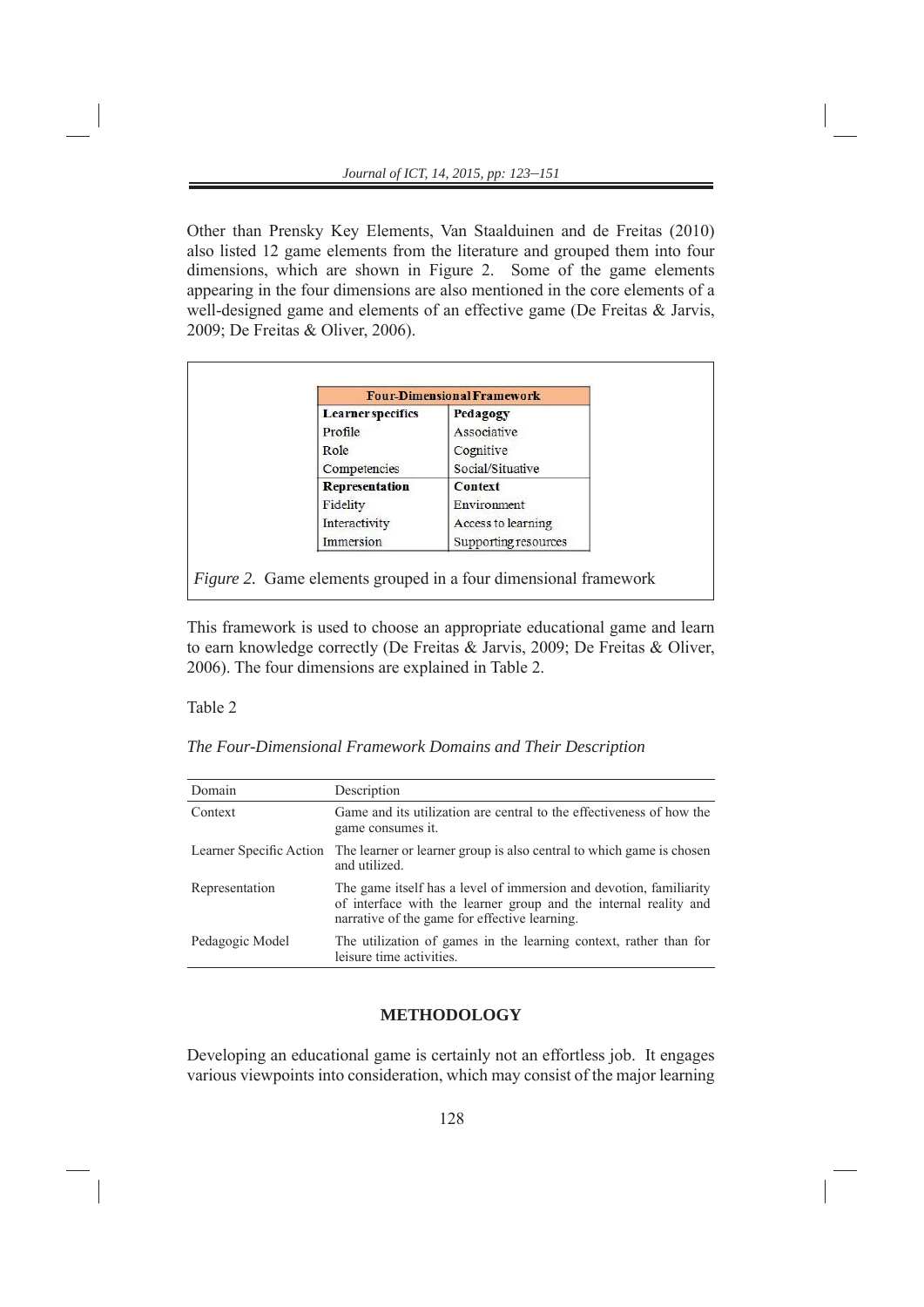theories with their principles, game design components as well as the learning content. A few researches have specified clearly that educational games must merge a good pedagogy structure and a known game design to guarantee education efficiency (Amory & Seagram, 2003; Fisch, 2005; Garzotto, 2007; Ibrahim & Jaafar, 2009).

However, developing an educational game is not only about learning theories. If the development is only in the hands of education expert, the outcome will not be fun or attractive, whereas, if game designers take over, the games may be unsuccessful in applying the key pedagogical principles. A study stated that to certify game development, the content experts of the game should work constantly with game designers (Hirumi & Stapleton, 2009). However, educational game development is not limited to the involvement of game designers and education experts. Other stakeholders can also contribute to the development such as programmers, teachers, instructional designers and students (Ibrahim & Jaafar, 2009).

A few frameworks have been discussed in literature for educational game development. 12 game elements were analyzed and divided into four dimensions (De Freitas & Jarvis, 2009; De Freitas & Oliver, 2006). It is extended further to be used in educational game development and is known as the Four Dimensional Framework (FDF). The extended framework, as being shown in Figure 3, maintains the four dimensions, and extends and adds more elements that should be in an educational game such as instructions, feedback, challenges and interactions.

| Learner Specifics                 | Pedagogy                |
|-----------------------------------|-------------------------|
| Challenge                         | Adaptation              |
| Conflict                          | Assessment/Feedback     |
| Progress                          | Debriefing/Evaluation   |
|                                   | Instructions/Help/Hints |
|                                   | Safety                  |
| Representation\Action-Domain Link | Context                 |
| Control                           | Fantasy                 |
| Interaction (Equipment)           | Goal/Objectives         |
| Interaction (Interpersonal)       | Language/Communication  |
| Interaction (Social)              | Mystery                 |
| Location                          | Pieces or Players       |
| Problem-Learner Link              | Player Composition      |
| Representation                    | Rules                   |
| Sensory Stimuli                   | Theme                   |

 *Figure 3.* Four-Dimensional Framework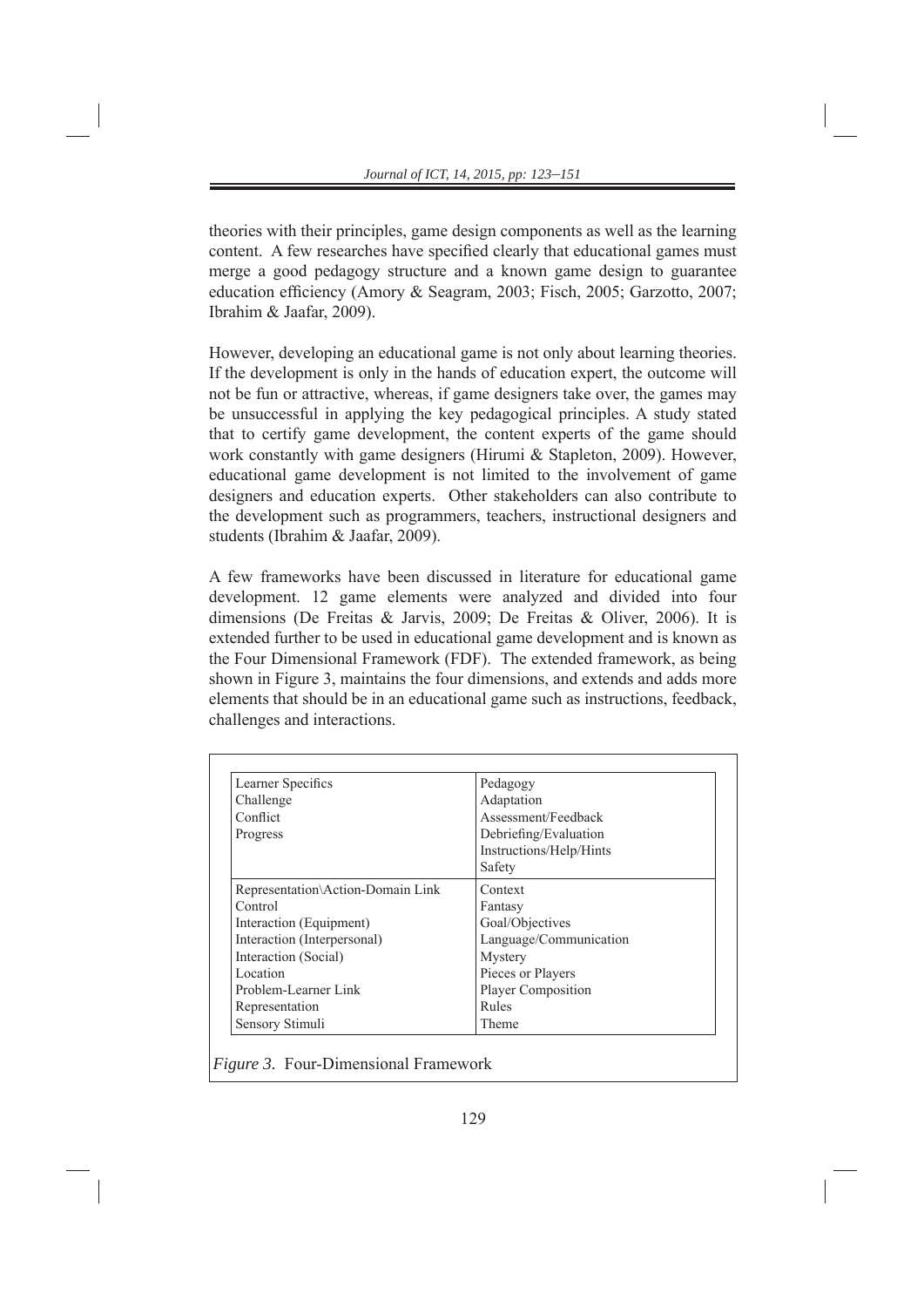FDF is improved further by including the cognitive and instructional approaches into the game process (Staalduinen & De Freitas, 2010). The framework, as shown in Figure 4, is able to map the design of existing games, serves as a checklist for designers of serious games and provide replicable and scalable immersive game content. The framework also establishes relationships between the elements in the four dimensions. Learning objectives and player goals defines users' engagement in the game and guides their learning. Learner specific game elements are customized to give positive influence towards users learning and behaviours. Appropriate debriefing and system feedback will be given by the game according to the users' achievements to assist the students learning. The students learn from the system feedback and improve (player feedback). The players' feedbacks will influence the learning contents (maintain the current content, move to a more advance topic or go deeper into the same topic) and this will influence learning objectives and player goals.



FDF mainly specifies the elements of educational games and the inclusion of these elements are based on learning theories such as experiential learning. Other researchers have also included the process of learning in their framework. Learner-centered design (LCD) framework has been proposed with the experiential learning at its core. This framework has an adjustable feature to enhance student's learning performance for games that require data input from keyboard (Wang, Chen, & Tseng, 2010). Three key components of the framework are: 1) learner's personal assortment is created according to their learning progressions, 2) an adjustable/adaptive learning mechanism where playing the game plus providing documentation of experiments that performs a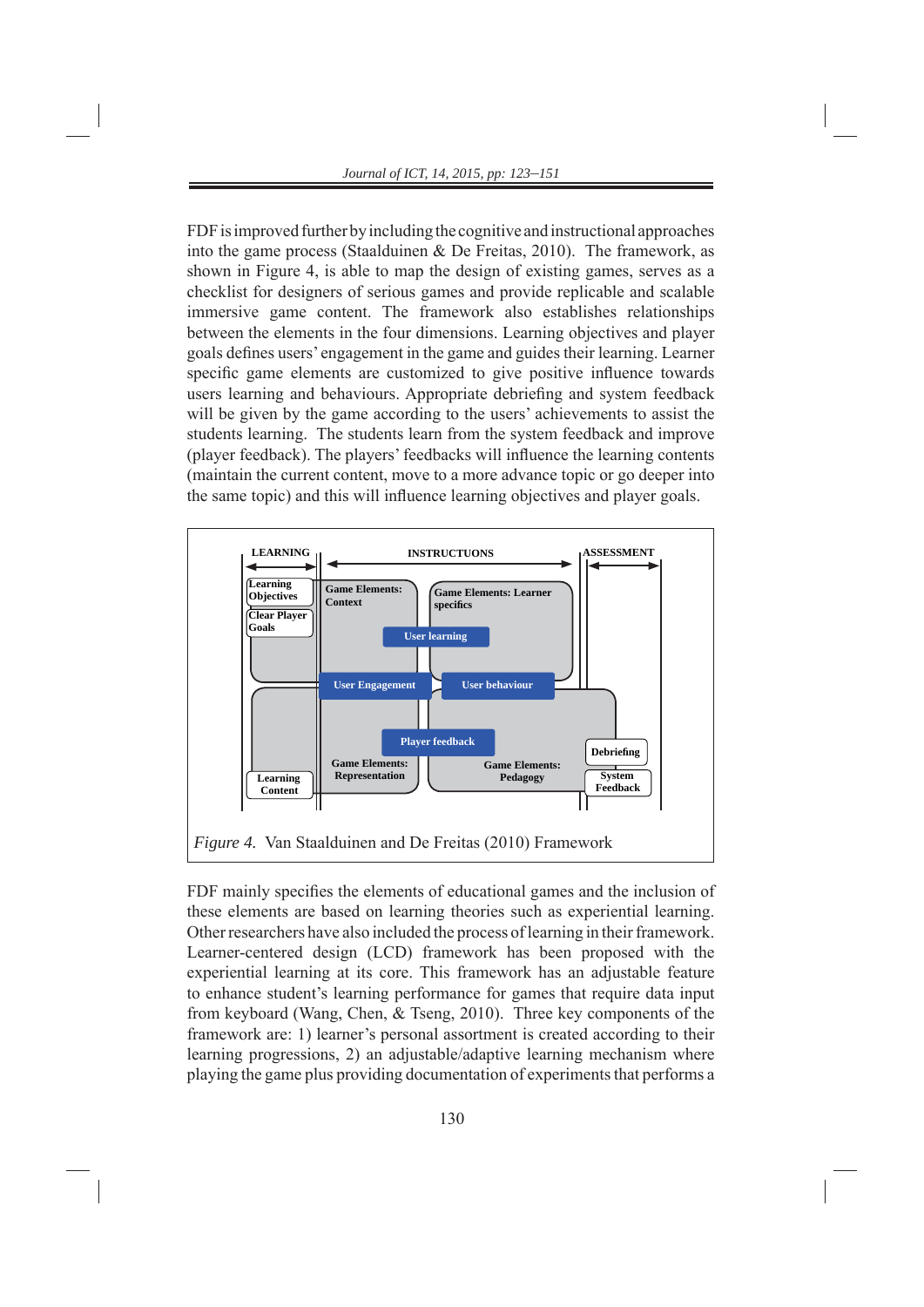comparison between learning techniques for fine-tuning, and 3) a configurable mechanism which provides a cooperative act to adjust content of the game according to changes made. Learner-centered design (LCD) approaches, such as contextual inquiry and participatory design, have been implemented to propose new tools for learners in emerging nation (Lalji & Good, 2008). Another research proved that adaptive learning in educational games does not depend on student's cognitive or learning styles, thus, they choose educational games based on personal preferences (Hwang, Sung, Hung, & Huang, 2013). A framework that is based on active learning theory by Garris, Ahlers & Driskell (Garris et al., 2002) allows education expert to define their own games (Pivec & Dziabenko, 2004a). Figure 5 shows the model of GBL by Garris et al. (2002).



Experiential learning does not necessitate teachers as it is exclusively depending upon the useful process accomplished by individual's experience with the game itself. Game play involves interaction with a game through its rules, the connection between the player and the game, challenges and solutions, the plot and the players emotional connection with the plot (Egenfeldt-Nielsen, Smith, & Tosca, 2008). The experiential gaming model allows game play to link with experiential learning (Kiili, 2005). This shows the process of learning through experiential loop where it is adapted to the outcome of the first problem's solution, then it provides a challenge and continues the loop to experience problems and solve throughout the loop. However, a new aspect is that the flow of learning is an important fact to understand and overcome the challenges to achieve the objective (Kiili, 2005(a); Kiili, 2005(b)). Although the skill level increases and the player can control the game with subject matter, the player endeavors to test different kinds of solutions in order to expand knowledge. Figure 6 shows the experiential framework by Kiili (Kiili, 2005(a); Kiili, 2005(b)).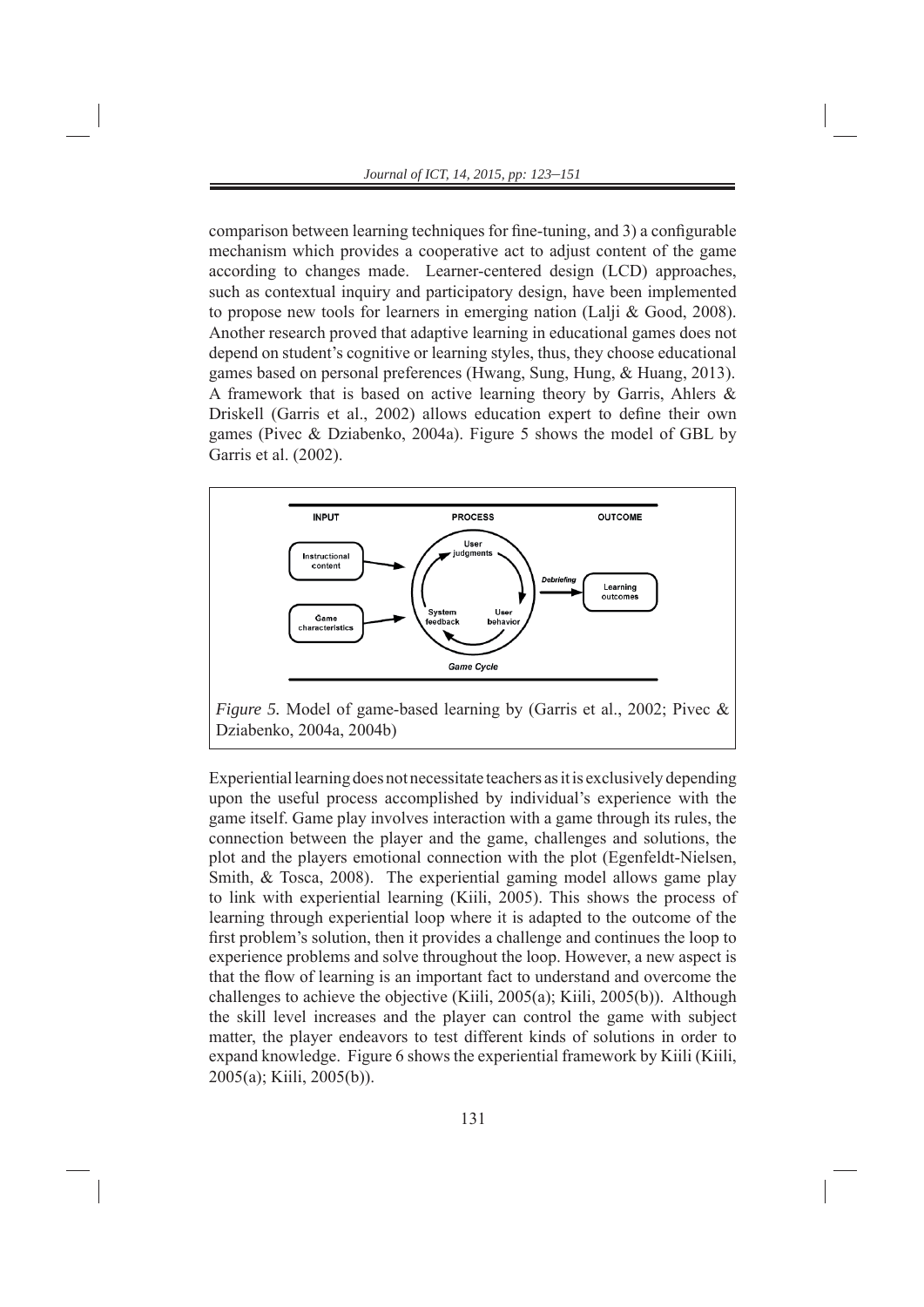

Figure 7 shows the flow of computer-aided environment stages (Finneran  $&$  Zhang, 2003) based on the flow theory. The framework consists of flow antecedents, flow experience and flow consequences (Chen, Wigand, & Nilan, 1999; Hoffman & Novak, 1996). Flow antecedents consist of educational game elements that are the pre-requisite to effective learning. Flow experience includes the conditions that the users experience when playing the game and flow consequence is the result obtained from the learning experience.



Advancement in the field of educational game framework is the inclusion of elements from the wider education perspective. Education is not only about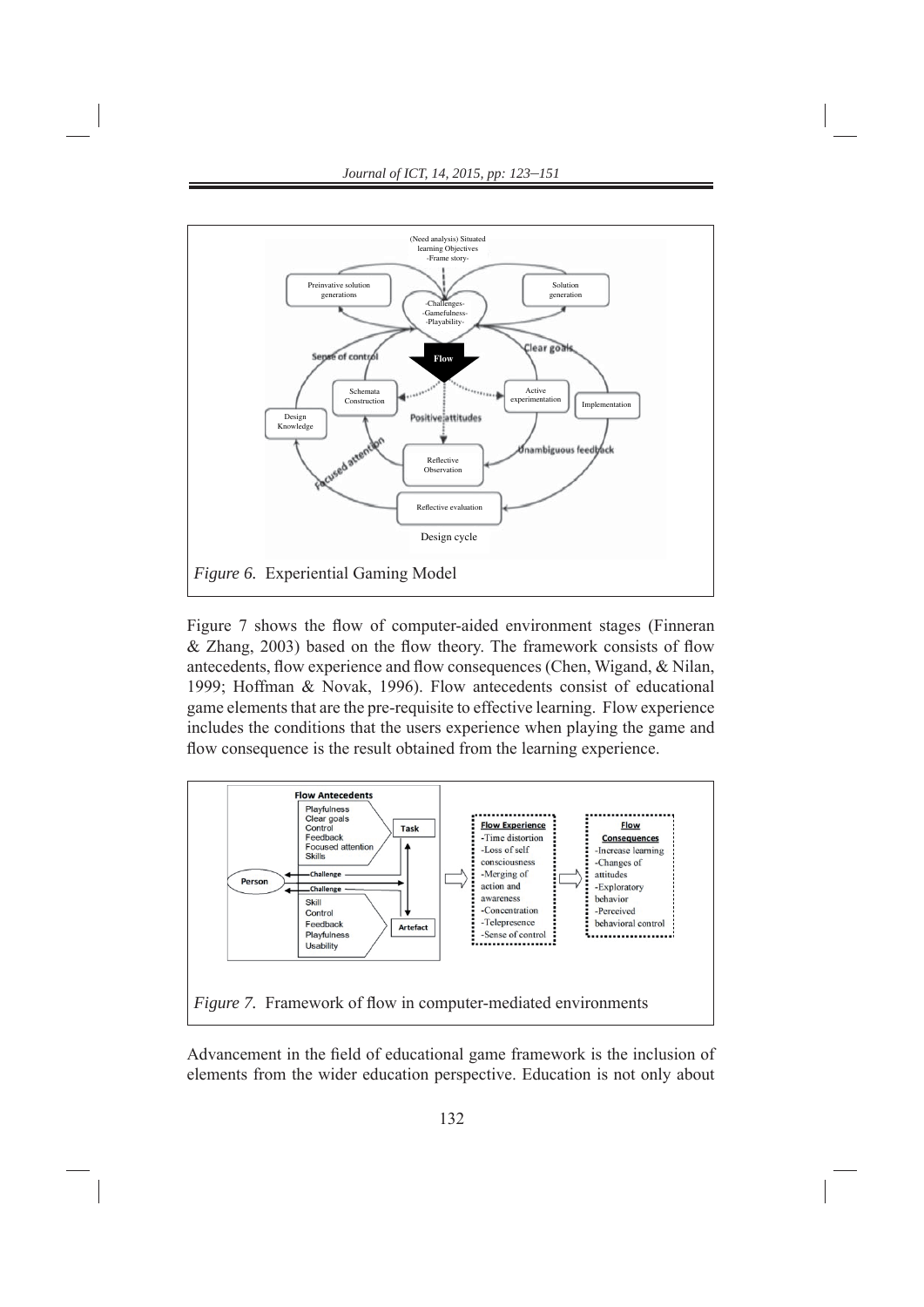

the knowledge and about learning principles. It may include the national education agenda, formal curriculum, management of learning institute, etc.

A game based learning model by (Osman & Bakar, 2012) was proposed for Malaysian chemistry classroom and a few challenges were faced when it was implemented. The authors argued that availability and sustainability of the games in the market and in classroom is fluctuating, adopting learner's requirement and designing a computer game for classroom is hectic and barriers that hinder the implementation of educational computer games is typical and vague. Therefore, the authors introduced a model with five factors: pedagogical factor (teaching strategy), game-play design factor (rules integrated in the game), teacher factor, student factor, and other factors such as availability of technology.

Yue, Zin & Jaafar (2009) proposed a framework for history education that also includes the country's curriculum, moral values and psychology in addition to the learning theories and educational elements mentioned in FDF. Figure 9 shows the framework by Yue et al.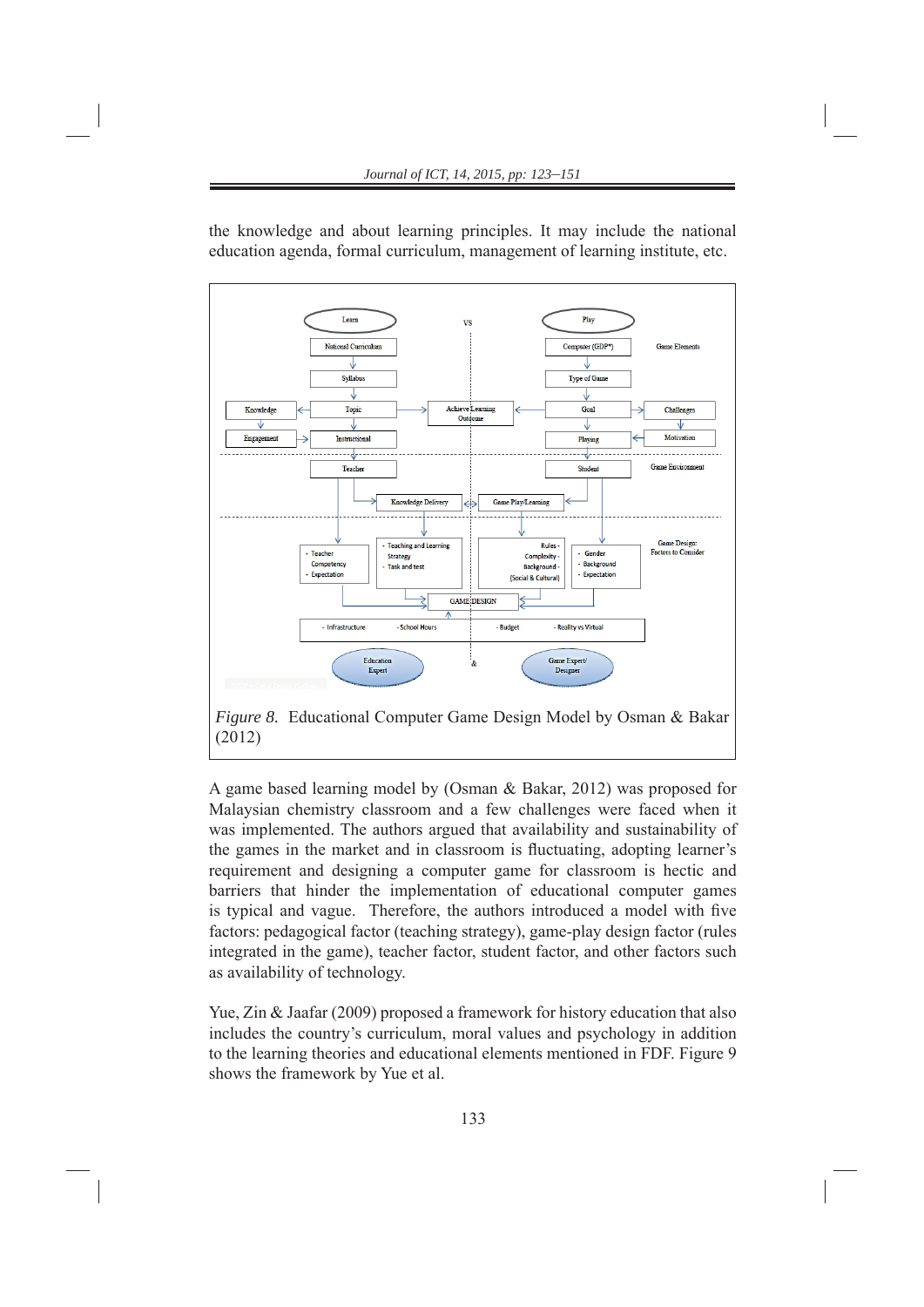

A more radical advancement in the field of educational game frameworks is the shift from educational perspective to game development perspective. The change of perspective changes the elements that researchers included in the framework from learning elements to gaming elements and software components. Furthermore, the representation of the frameworks starts to look like a game architecture than a learning framework. Research is even performed to find ways of lowering game development cost such as 1) developing simple and cost-effective game with less technical specifications such as (online toolkits), 2) learning from games rather than learning with them, 3) providing learner's agency with creators rather than simple players (Whitton, 2012). Other development related research being performed is development team's dynamics (Charsky & Ressler, 2011; Dede, Clarke, Ketelhut, Nelson, & Bowman, 2005; Li et al., 2010), collaborations and communications (Tiong & Yong, 2008).

Figure 10 is an educational game model that shows a component of an educational game that uses multi-agent technology (Mills & Dalgarno, 2007). The problems, concepts and hints are similar to the challenges and instructions in FDF. Constraint based model, tutoring agent and level agent are representing rules, feedback and progress elements in FDF.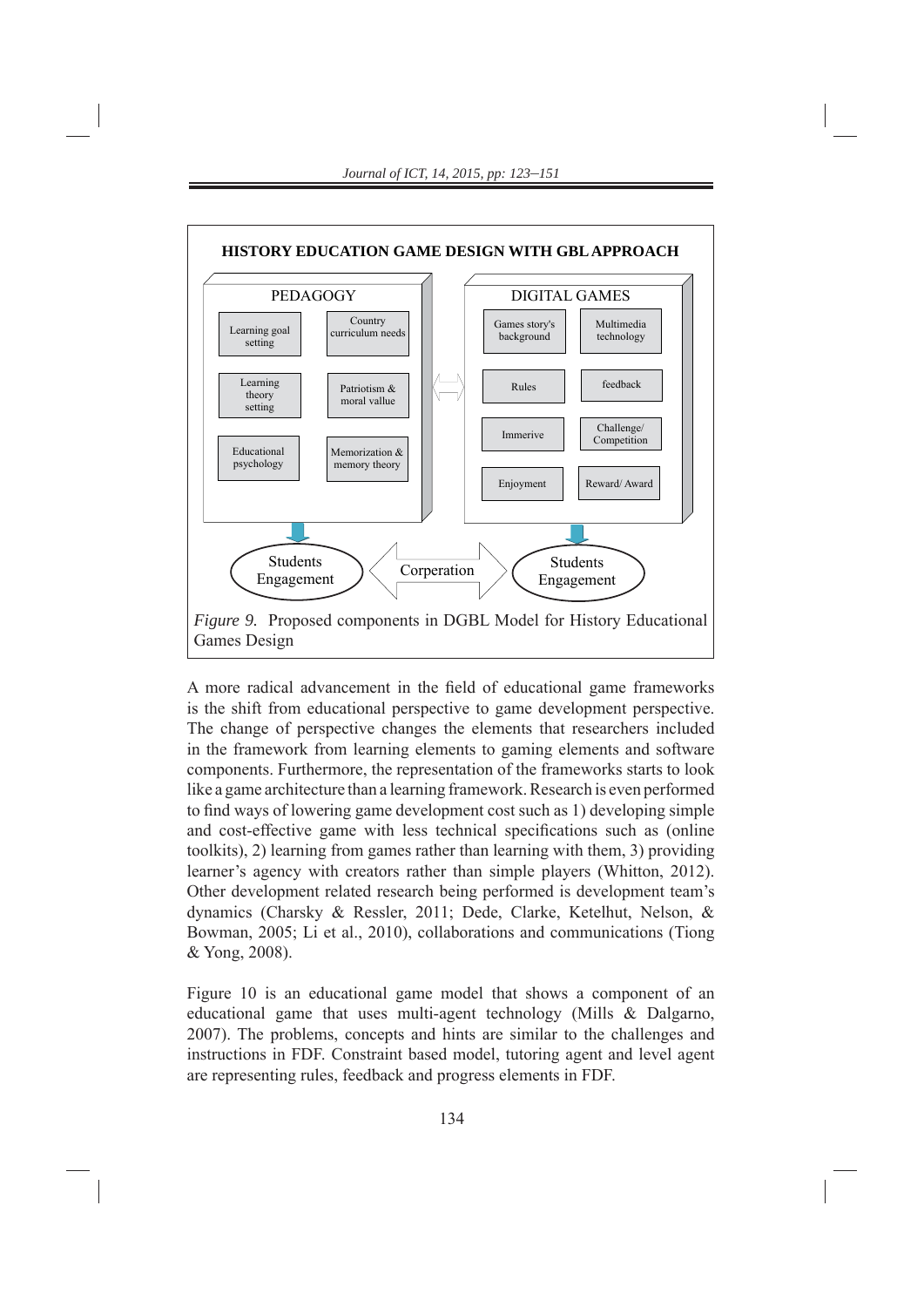

*Figure 10.* A conceptual model for 3D games-based learning intelligent tutoring system using multi-agent and machine learning technologies by Mills & Darlgarno (2007).



Figure 11 is a framework that combines learning elements (pedagogy and learning contents) with development elements (game design) (Ibrahim & Jaafar, 2009). The authors have emphasized on the usability that comprises of efficiency, competence, and satisfaction in both the game design and learning content of the game as compared to the FDF.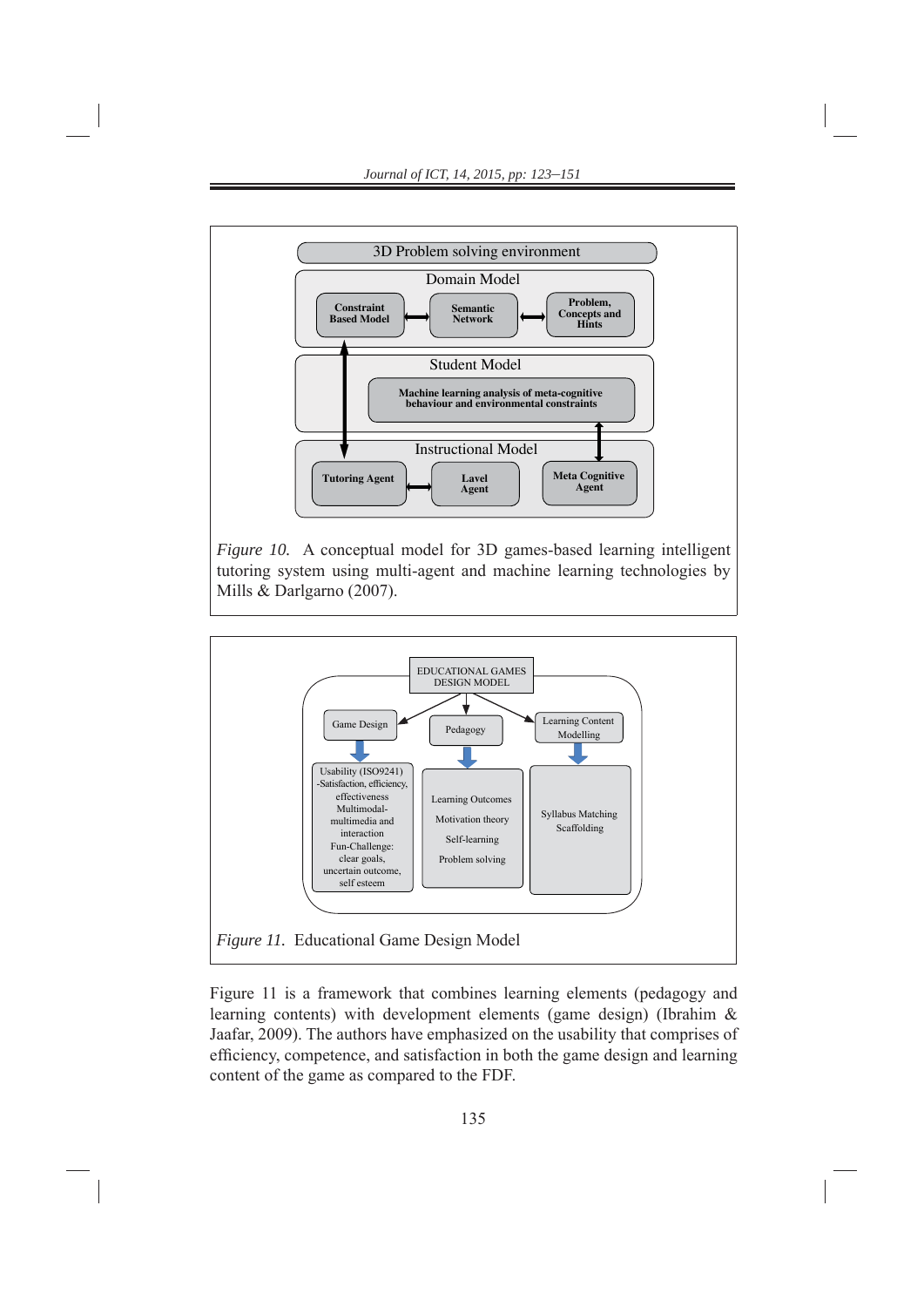

The Game-Object Model II (GOM II) (see Figure 12), based on objectoriented programming concepts, provides a theoretical basis for the design of educational games. GOM II is able to create tension between game elements and pedagogical dimensions (Amory, 2007). This model is an enhancement from the Game Object Model I (GOM I) developed in 2003 by Amory. GOM I does not have the collaboration between the spaces of the framework whereas GOM II provides the collaboration. Objects are interconnected into three major spaces, namely challenges, narrative, and conversation. Components of the model categorized as concrete or interface. The abstract interfaces will conclude the pedagogical fitting of a game while the concrete interfaces will show if the game is able to achieve the educational objective. Social space that includes relationship among the equipment or social factors is not having any connectivity to the visualization space, which has more or less the same factors as representation dimension of FDF. This shows that, although the models are able to support development of educational games and provide the mechanism to review the game on how well a game achieves educational objective; it is also agreed that the model can be easily misconceived to suit different viewpoints.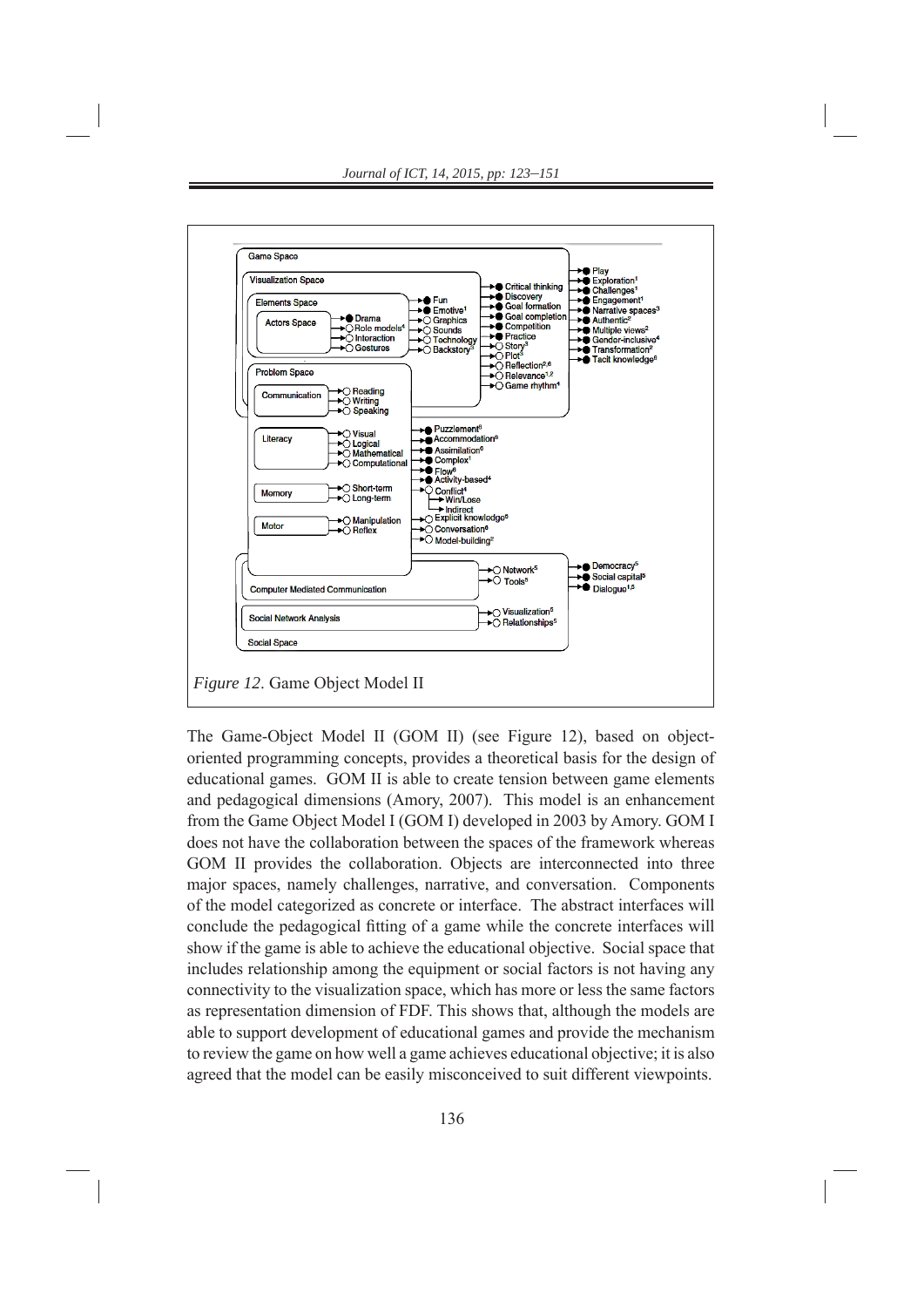Figure 13, shows an educational game development methodology that incorporates the FDF as the design and validation framework (Jarvis  $\&$  de Freitas, 2009). Although not explicitly captured in Figure 13, the methodology also incorporates controlled learning (Forehand, 2010), learning models (Garris et al., 2002; Wilson et al., 2009), flow theory (Csikszentmihalyi, 1990) and engagement theory (Moser, 2002).



*Figure 13.* Serious-games design model: process, principles, and tools and techniques for supporting serious-games design and evaluation (Jarvis & de Freitas, 2009) .

To summarize the frameworks in perspective of designing and learning educational games, there are four major movements analyzed in the discussion2 . FDF (De Freitas & Jarvis, 2009; De Freitas & Oliver, 2006) proposed design elements based on experiential learning. The next movement

 $\overline{2}$  Note that the movements are not sequential evolution of the research work. It highlights the important factors that make an effective game, which the researchers focus on.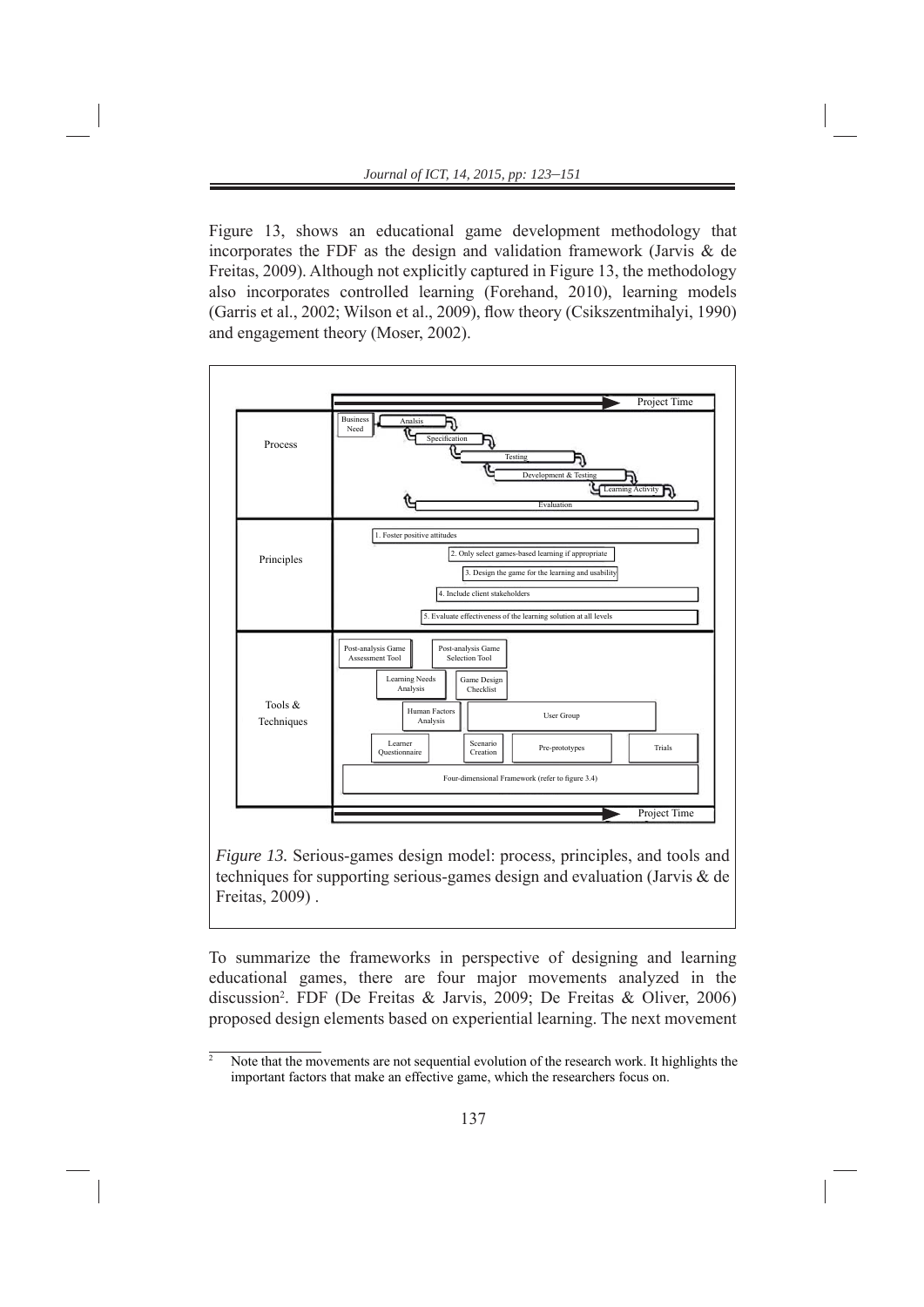in designing educational games is frameworks that not only specify elements but also incorporates the learning process specified in the learning theories. The learning theories being incorporated are experiential learning (Wang et al., 2010), flow theory (Finneran & Zhang, 2003) and active learning (Garris et al., 2002). The second movement is recognition that an effective educational game should incorporate the learning process and not just the learning elements. The third movement includes in the framework other aspects of education such as national curriculum, school hours, and budget and teacher competencies. This movement highlights the importance of local factors/issues/constraints that may influence effectiveness of GBL, and considers the application of GBL in a formal education setting. The fourth movement is the frameworks evolution from the learning perspective to development perspective, and highlights that educational game effectiveness requires the combination of game design and learning process. This evolution results in the framework adopting a software model like notations (Amory, 2007), becoming more like a software architecture (Mills & Dalgarno, 2007), including software properties such as usability (Ibrahim & Jaafar, 2009) and becoming part of a software development methodology (Jarvis & de Freitas, 2009).

#### **RESULTS**

The frameworks and models were analyzed based on five major categories: 1) Developing game design, 2) Well-design game, 3) Effective video game, 4) Four major learning theories, and 5) Key elements of a game. These components have been discussed in the previous section in details and the analyses' results are illustrated in Table 3.

The EGM framework has all the components under the developing game design category. Furthermore, 11 frameworks (FDF, SF, CMBD, LCL, DGBL, EGDM, OBDM, GOM2, EGM, FFCM, and SGDM) uses pedagogical effectiveness component. Nine frameworks (FDF, SF, LCL, GG, OBDM, GOM 2, EGM, FFCM, and SGDM) have implemented evaluation of game component. There are five frameworks (LCL, DGBL, OBDM, GOM 2, EGM) who use the gamification component and only two frameworks (CMBD and EGM) used cost-effectiveness component. This shows that two most critical elements, pedagogical effectiveness and evaluation of game, should be highly considered when the game design is being developed.

Second category, well-designed games, there are eleven frameworks (FDF, CMBD, LCL, DGBL, EGDM, GG, OBDM, GOM 2, EGM, FFCM and SGDM) which have used interactive problem solving component and ten frameworks (FDF, SF, LCL, DGBL, EGBL, OBDM, GOM 2, EGM, FFCM,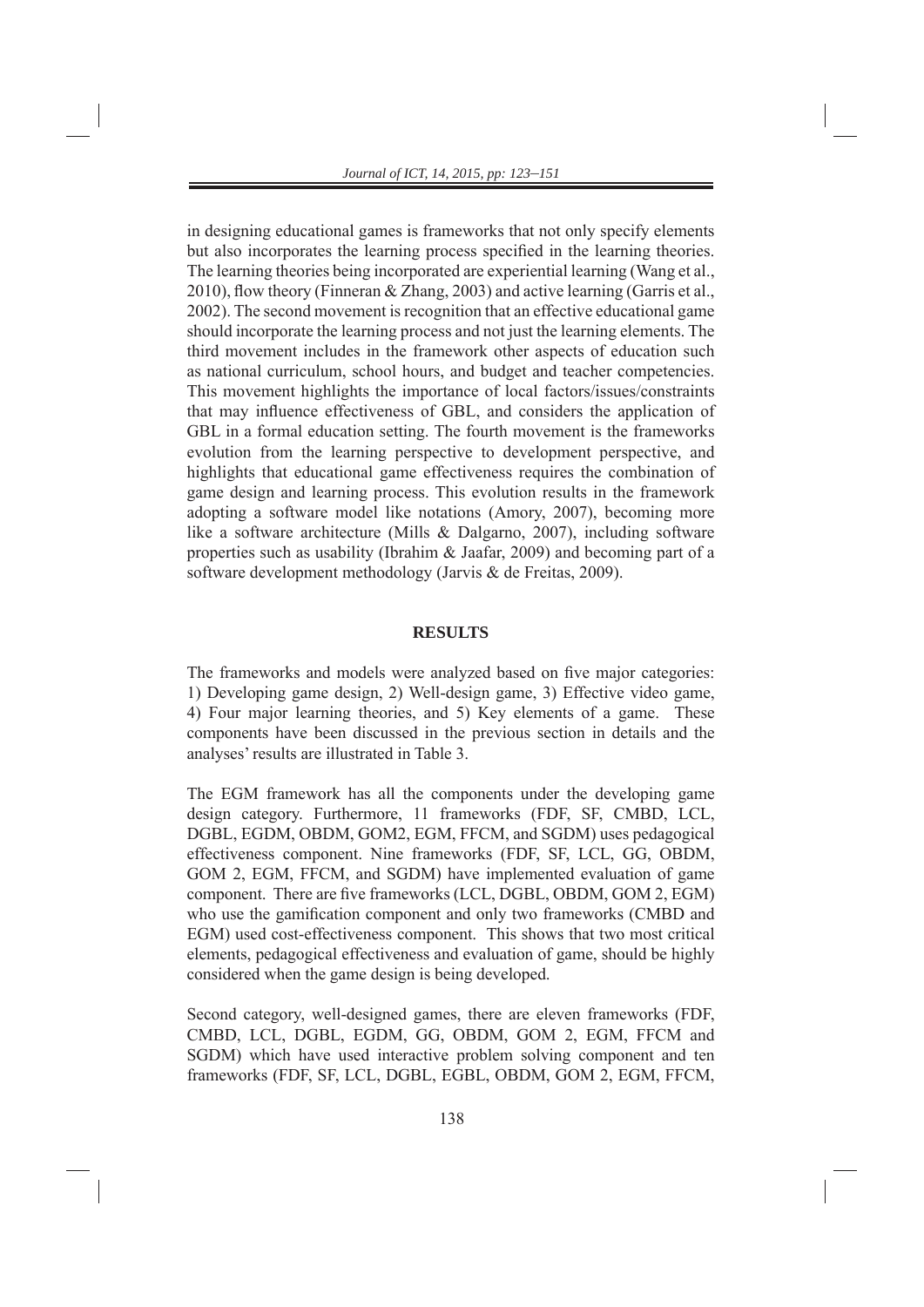and SGDM) used specific goals/rules components for well-designed games. Ongoing feedback component has been used in eight frameworks (FDF, CMBD, LCL, GG, GOM 2, EGM, FFCM, and SGDM). Adaptive challenge is also an important component that is considered by six frameworks (SF, CMBD, GG, OBDM, GOM 2, and EGM). There are five frameworks (FDF, LVL, GOM 2, EGM, and FFCM) that have used sensory stimuli, where they have added fun to the game design, whereas, control of design is also involved in the five frameworks (SF, LCL, GG, EGM, and FFCM). The least involved component, uncertainty to gain engagement, is implemented in two frameworks (DGBL and GOM 2). With this analysis, we can easily understand that many researchers have considered the interactive problem solving design of the game and the games must have specific goals/rules where the learners are aware of. Ongoing feedback must also be considered while designing the game as it provides and update the learners as they play the game. Only six frameworks used the adaptive challenges, which is indeed a serious problem. If the game is adaptive, it is more interactive, and with constant challenges provided to the learners, the learners are able to achieve the goals or objectives easily.

## Table 3

| No  |                                                                     |                    |                    | Developing<br>Game Design    |              |                             | Well-designed Game        |                     |         |                  |                                |                                       |                                  | <b>Effective Video</b><br>Game |                         |                   |               |                                  |             |             | Learning<br>Theories | Key Elements of Game |                   |                                  |         |           |             |                |                                    |  |
|-----|---------------------------------------------------------------------|--------------------|--------------------|------------------------------|--------------|-----------------------------|---------------------------|---------------------|---------|------------------|--------------------------------|---------------------------------------|----------------------------------|--------------------------------|-------------------------|-------------------|---------------|----------------------------------|-------------|-------------|----------------------|----------------------|-------------------|----------------------------------|---------|-----------|-------------|----------------|------------------------------------|--|
|     | Elements<br>Models/Framework                                        | Cost-effectiveness | Evaluation of game | effectiveness<br>Pedagogical | Gamification | Interactive problem solving | goals/rules<br>Specific g | Adaptive challenges | Control | Ongoing feedback | Uncertainty to gain engagement | Sensory stimuli (add fun to learning) | Edutainment (Skill & Hypothesis) | Interactivity & Multisensory   | Motivational Attributes | Narrative Context | Goals & Rules | Humanism (experiential learning) | Cognitivism | Behaviorism | Constructivism       | Rules                | Goals & Objective | Conflict(Competition, challenge) | Outcome | Feedback  | Interaction | Representation | Total Elements each Framework has: |  |
| 1.  | Four-Dimensional Framework<br>(FDF)                                 |                    | $\sqrt{ }$         |                              |              | J                           | $\sqrt{ }$                |                     |         | $\sqrt{ }$       |                                | ×1                                    |                                  |                                |                         |                   |               |                                  |             |             | J                    |                      |                   |                                  |         | $\sqrt{}$ |             | $\sqrt{ }$     | 16                                 |  |
| 2.  | Staalduinen and Freitas<br>Framework (SF)                           |                    |                    |                              |              |                             |                           |                     |         |                  |                                |                                       |                                  |                                |                         |                   |               |                                  |             |             |                      |                      |                   |                                  |         |           |             |                | 17                                 |  |
| 3.  | Conceptual Model for 3D Multi-<br>agent Technology (CMBD)           | N                  |                    |                              |              |                             |                           |                     |         |                  |                                |                                       |                                  |                                |                         |                   |               |                                  |             |             |                      |                      |                   |                                  |         |           |             |                | 12                                 |  |
| 4.  | Lerner-Centered Design (LCL)                                        |                    |                    |                              |              |                             |                           |                     |         |                  |                                |                                       |                                  |                                |                         |                   |               |                                  |             |             |                      |                      |                   |                                  |         |           |             |                | 14                                 |  |
| 5.  | DGBL Model for History<br><b>Educational Games Design</b><br>(DGBL) |                    |                    |                              |              |                             |                           |                     |         |                  |                                |                                       |                                  |                                |                         |                   |               |                                  |             |             |                      |                      |                   |                                  |         |           |             |                | 15                                 |  |
| 6.  | <b>Educational Game Design</b><br>Model (EGDM)                      |                    |                    |                              |              |                             |                           |                     |         |                  |                                |                                       |                                  | V                              |                         |                   |               |                                  |             |             |                      |                      |                   |                                  |         |           |             |                | 11                                 |  |
| 7.  | Garris Game-based Learning<br>Model (GG)                            |                    | N                  |                              |              |                             |                           |                     |         |                  |                                |                                       |                                  |                                |                         |                   |               | N                                |             |             |                      |                      |                   |                                  |         |           |             |                | 9                                  |  |
| 8.  | Osman &Bakar design model<br>(OBDM)                                 |                    |                    |                              |              |                             |                           |                     |         |                  |                                |                                       | $\sqrt{}$                        |                                |                         |                   | $\sqrt{}$     |                                  |             |             |                      |                      |                   |                                  |         |           |             |                | 13                                 |  |
| 9.  | Game Object Model 2 (GOM 2)                                         |                    |                    |                              |              |                             |                           |                     |         |                  |                                |                                       |                                  |                                |                         |                   |               |                                  |             |             |                      |                      |                   |                                  |         |           |             |                | 23                                 |  |
| 10. | <b>Experiential Gaming Model</b><br>(EGM)                           |                    |                    |                              |              |                             |                           |                     |         |                  |                                |                                       |                                  |                                |                         |                   |               |                                  |             |             |                      |                      |                   |                                  |         |           |             |                | 23                                 |  |
|     | 11. Framework of Flow<br>in Computer-mediated<br>Environment (FFCM) |                    |                    |                              |              |                             |                           |                     |         | $\sqrt{ }$       |                                |                                       |                                  |                                |                         |                   |               |                                  |             |             |                      |                      | $\sqrt{ }$        |                                  |         |           |             |                | 14                                 |  |
|     | 12. Serious-game Design Model<br>(SGDM)                             |                    | V                  |                              |              |                             |                           |                     |         |                  |                                |                                       |                                  | V                              |                         |                   |               | V                                |             |             | Ν                    |                      |                   |                                  |         |           |             |                | $\mathbf{Q}$                       |  |

#### *Summary Matrix of Game-based learning Frameworks and Models*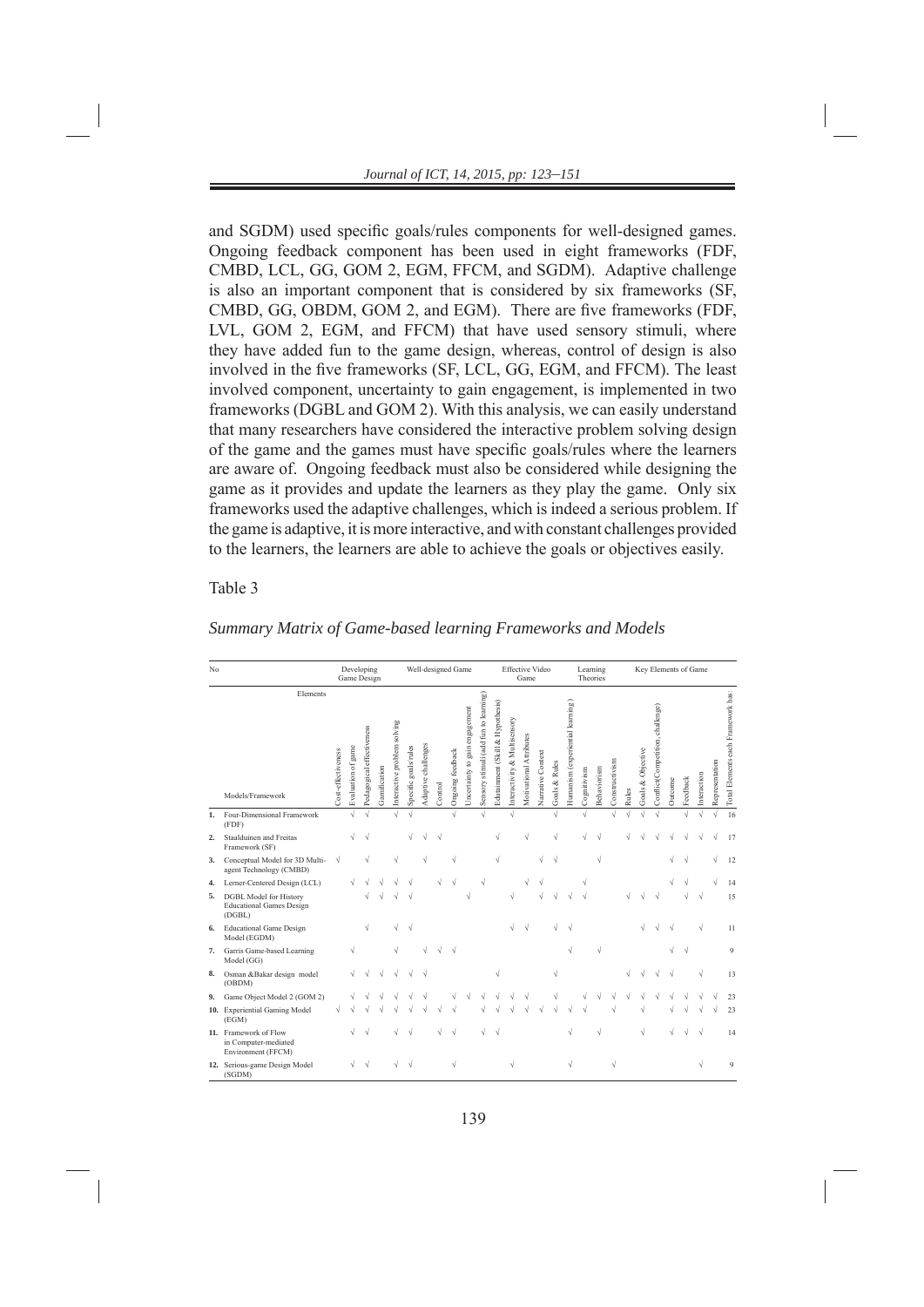Third category, effective video game, has five elements. Only goals and rules component are used in eight frameworks (FDF, SF, CMBD, DGBL, EGDM, OBDM, GOM 2, and EGM). The edutainment component, which combines skills and hypothesis of the game, was implemented in six frameworks (SF, CMBD, OBDM, GOM 2, EGM, and FFCM). In addition, six frameworks (FDF, DGBL, EGDM, GOM 2, EGM, and SGDM) implemented interactive & multisensory component. Motivational attribute, is known to be a very crucial component, was implemented by only five frameworks (SF, LCL, EGDM, GOM 2, and EGM). The last component, narrative content, which also highlighted by many authors as a very critical component for effective video games, is only mentioned in four frameworks (CMBD, LCL, DGBL, and EGM).

The fourth category is the learning theories. There are six frameworks (DGBL, EGDM, GG, FFCM, EGM, and SGDM) that have used humanism theory while six other frameworks (FDF, SF, LCL, DGBL, GOM 2, and EGM), used cognitivism. This shows that the authors who have developed the framework mostly consider these theories. Furthermore, five frameworks (SF, CMDB, GG, OBDM, and FFCM) have used behaviorism theory. Finally yet importantly, four frameworks (FDF, GOM 2, EGM, and SGDM) have implement constructivism theory. The authors have showed humanism and cognitivism to be the most crucial theory; however, four major theories must be revised before or while developing the frameworks.

The fifth category is the key elements of game. There are seven key elements in the Table 3. All the seven elements were implemented in two frameworks (SF and GOM 2). There are nine frameworks (SF, CMBD, LCL, EGDM, GG, OBDM, GOM 2, EGM, and FFCM) that discuss outcome element importance and include this element into their framework. Feedback is also implemented in nine frameworks (FDF, SF, CMBD, LCL, DGBL, GG, GOM 2, EGM, and FFCM). Interaction element is also emphasized in nine frameworks (FDF, SF, DGBL, EGDM, OBDM, GOM 2, EGM, FFCM, and SGDM). Six frameworks (FDF, SF, DGBL, EGDM, OBDM, and GOM 2) emphasized on the conflict component where they believed that competition and challenge is very important to be considered. Representation element is also implemented in six frameworks (FDF, SF, CMBD, LCL, GOM 2, and EGM). Last but not least, there are five frameworks (FDF, SF, DGBL, GOM 2 and EGM) have implemented the rules that need to be followed by the learners as they play the educational game.

Frameworks have been proposed from the developers' perspective and these frameworks covers some development concerns such as development process and usability. However, the research from developers' perspective is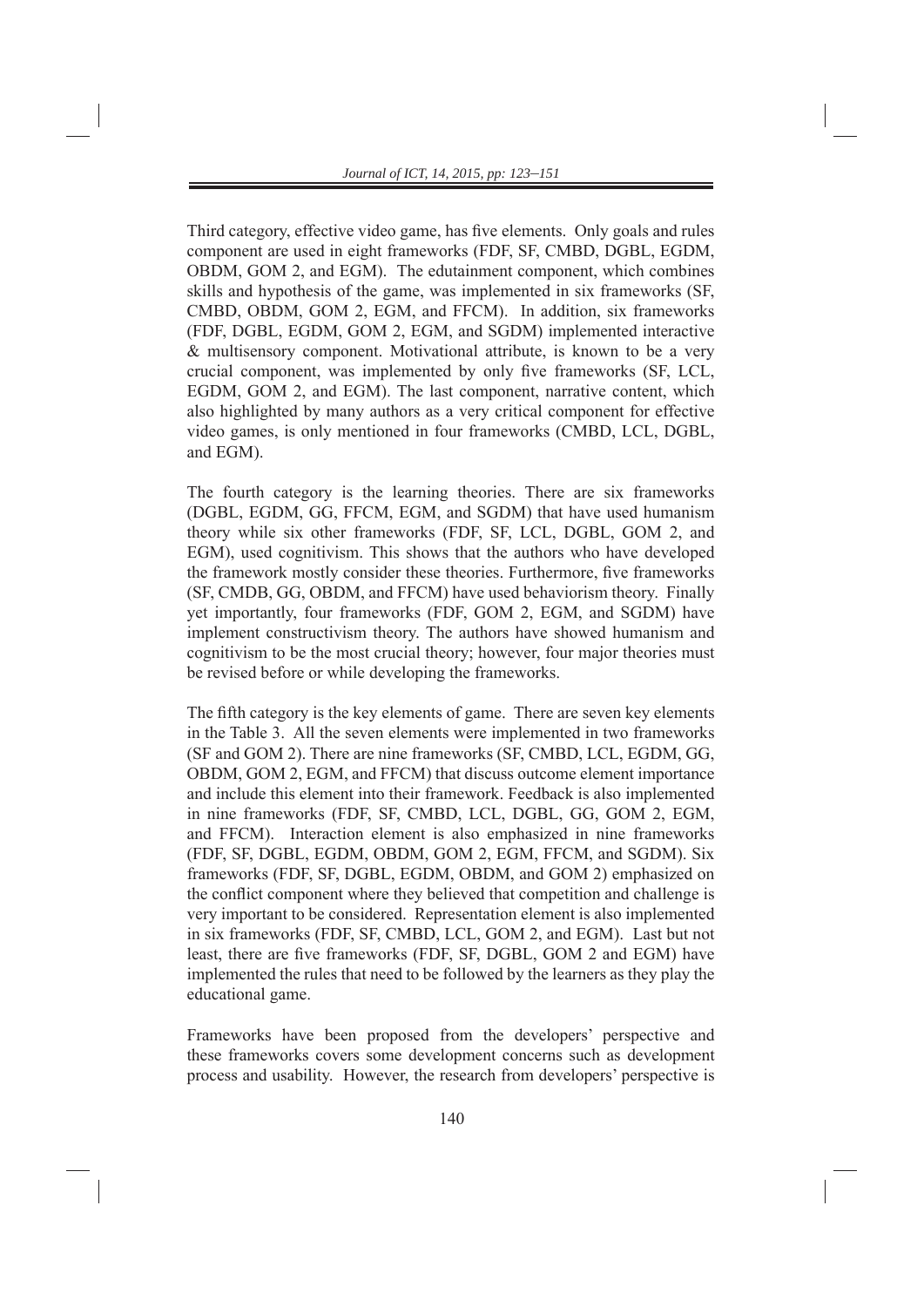still immature, as they lack in interpreting the frameworks in perspective of methods or technique that can be adopted for the game developers to develop their games efficiently.

Research from the development perspective is important because educational games are also a type of software and as such, software engineering practices should be practice in its development. According to (Hirumi & Stapleton, 2009), developing educational games require the involvement of people from education and game development. Therefore, communication between both parties is essential in ensuring a successful development. Furthermore, the importance of communication between stakeholders is well established in the field of software engineering. A proof of this fact is the creation of Agile development model (Sommerville, 2006) where one of the main principal of agile development is active communication between stakeholders. In educational game development, the method of communication between stakeholders, the roles played by each stakeholder and the information that is provided by each stakeholder are among the topics that are still under research. The information (also known as requirements in software engineering) given by clients (i.e. teachers, students and educationist) needs to be captured and the method to do this is not well established for educational games. Some of the common methods to record the requirements for other types of software are formal methods, modelling, and natural language documentation. The research on adopting these methods to educational game development, to the best of the authors' knowledge, is still unheard of.

As has been discussed in this paper, there exist frameworks and modeling languages for designing educational games. However, from software engineering perspective, research in the design of educational games is still in its infancy level. The translation from the requirements to the model and framework is yet to be elaborated. Furthermore, there is no discussion on how to build the educational games from the models or use the models for verifying effectiveness of the educational games. Model-Driven Engineering (MDE) (Meyers & Vangheluwe, 2011; Molina & Toval, 2009; Nodenot, Caron, Le Pallec, & Laforcade, 2007; Tang & Hanneghan, 2010; 2011) is a relatively new research field in software engineering that encourage the use of models to represent requirements and use model transformations to automatically generate models and codes. For example (Yang & Tan, 2007) creates transformation rules to transform a functional model into an object-oriented model. The authors in  $(L.$  Rahim  $&$  Whittle, 2010) developed and verified UML state machine to Java code generators. Another review by (Rahim, 2007) also use model transformations to translate Object Constraint Language (OCL) and UML class diagram to PVS for verification of OCL and class diagram. MDE can be the next way forward for educational game development as it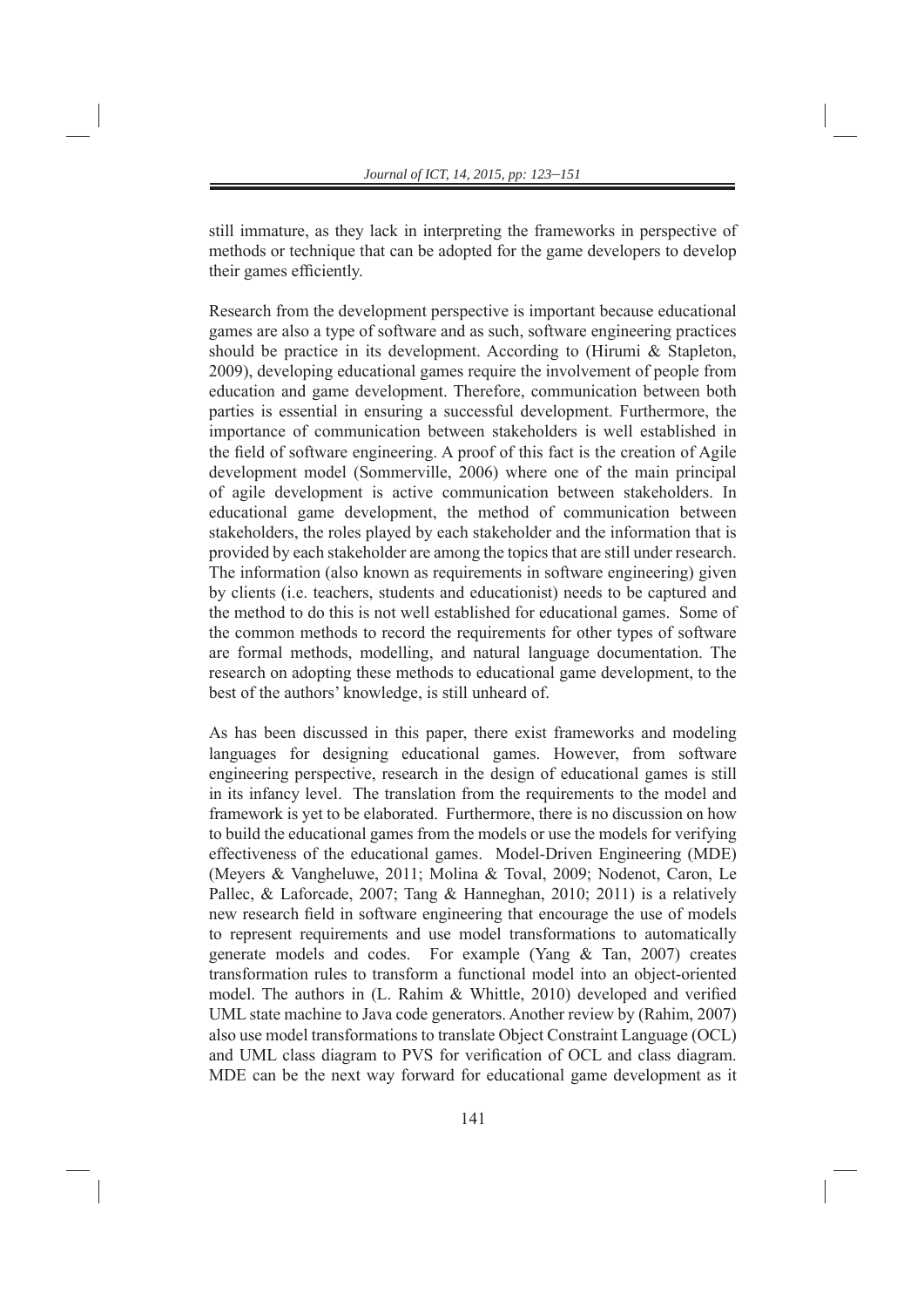leverages on the use of well-defined models of the game. However, for the development of educational games to use MDE, a domain-specific modeling language with well define semantics is required. From our survey, GOM2 can be used as a modeling language but it only covers the structural elements of the game. Modeling language for the behaviors of educational game is to our knowledge not available. Another field that may be of benefit to educational game development is model-based testing (MBT). MBT is a method to improve the testing process of software by referring to the models for guidance (Apfelbaum & Doyle, 1997; Broy, 2005; Dalal et al., 1999; Hemmati, Arcuri, & Briand, 2013; Prensky, 2005; Shafique & Labiche, 2010; Timmer, Brinksma, & Stoelinga, 2011).

Verifying effectiveness of the game has been explored many times (Omar & Jaafar, 2010) and the most common method is a combination of acceptance testing and quantitative/qualitative research methods. Other methods such as unit testing, white-box testing and verification using models are yet to be well known. Further research is required for these areas:

- 1) Communications between stakeholders to effectively capture all requirements.
- 2) Modelling languages to be used in all parts of development from requirements to detailed design.
- 3) Verification of educational games effectiveness from models and designs.
- 4) Traceability from requirements to code.
- 5) Testing educational games other methods other than acceptance testing.
- 6) Using Model-Driven Engineering (MDE) (Barros, Dantas, Veronese, & Werner, 2006; Brambilla, Cabot, & Wimmer, 2012; Fardoun, Montero, & López Jaquero, 2009; Gibbons, Nelson, & Richards, 2000; Mislevy & Haertel, 2006; Tang & Hanneghan, 2011) in the development of educational games.

# **CONCLUSION**

This paper provides a review on several frameworks for the development of educational games. The authors have identified four different types of movement in the educational game design framework research. The first movement is the framework demonstrates the key elements of an educational game. The second movement produced frameworks that are built around learning theories and include the process of learning. The third movement starts producing frameworks that go beyond learning theories and add elements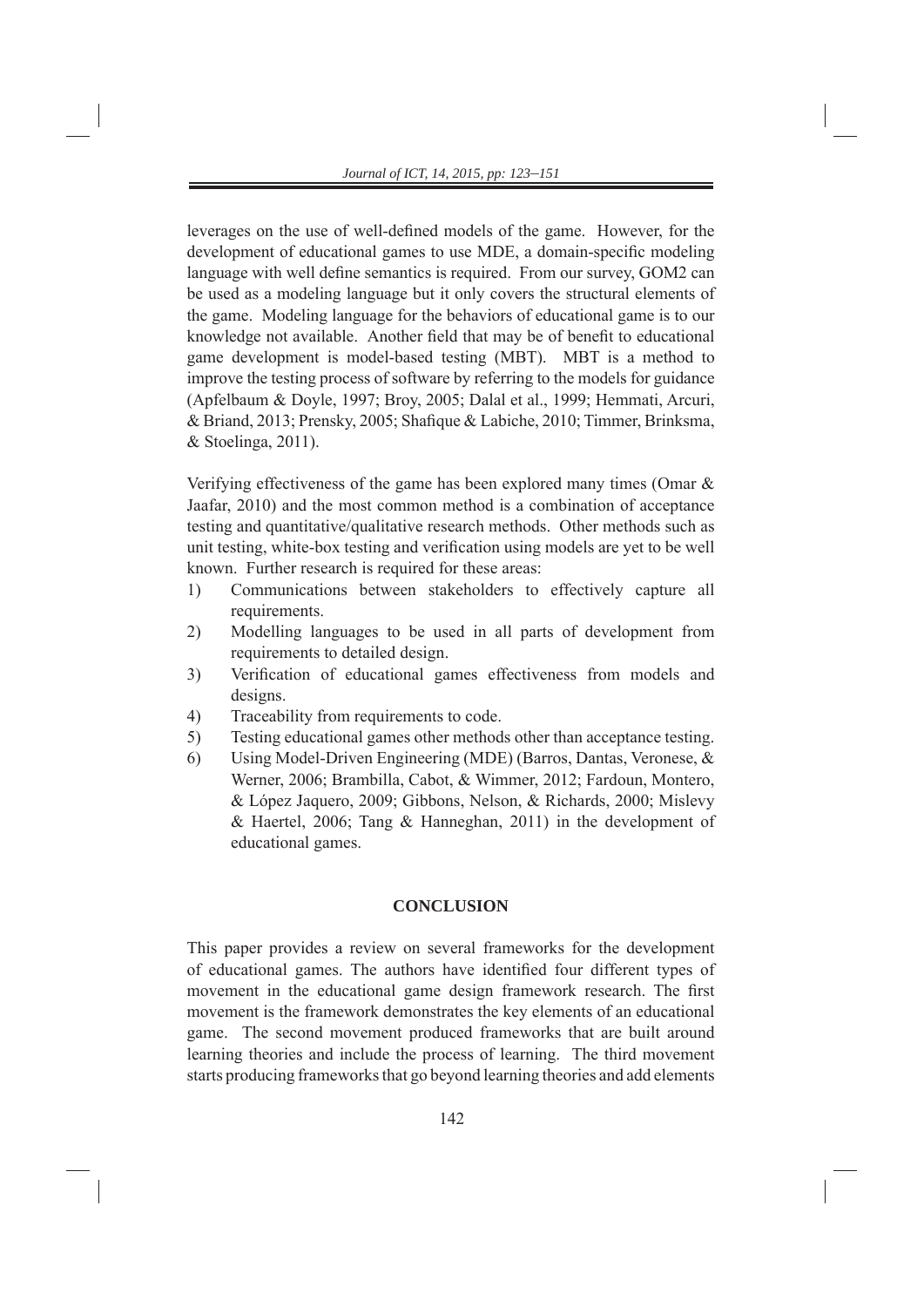important in GBL implementation in a formal education setting. The fourth movement is a change from learning centric framework to game development centric framework.

The authors have also analyzed the compliance of these design frameworks with several effective educational games criteria and their support of learning theories. The learning theories most supported by the design frameworks are experiential learning and cognitivism. On the other hand, the effective educational games criteria that researchers focused more are pedagogical effectiveness, interactive, specific objectives and goals, and feedback. The authors have also discussed and recommended a few research topics that are important to educational games development but are not emphasized enough by the research community.

For the future work, the authors will focus their research towards modeling educational games with high emphasis on verifying the effectiveness of the games from its models. Towards this end, the authors will work on improving the existing frameworks to highlight the relationships between the elements of an educational game. These relationships are crucial in establishing how one element collaborates with other elements to ensure effectiveness of the game. Without these relationships, effectiveness of the design cannot be measured.

#### **REFERENCES**

- Bakar, N. A. A. A., Hashim, S., & Shiratuddin, M. F. (2002). Virtual Reality: A review of its implementation in the Virtual Physics lab. *The Journal of Information Communication Technology, 1*(1), 69 - 85.
- Admiraal, W., Huizenga, J., Akkerman, S., & Dam, G. T. (2011). The concept of flow in collaborative game-based learning. *Computers in Human Behavior, 27*(3), 1185-1194.
- Amory, A. (2007). Game object model version II: A theoretical framework for educational game development. *Educational Technology Research and Development, 55*(1), 51-77.
- Amory, A., & Seagram, R. (2003). Educational game models: Conceptualization and evaluation. *South African Journal of Higher Education, 17*(2), 206-217.
- A pfelbaum, L., & Doyle, J. (1997). *Model based testing.* Paper presented at the Software Quality Week Conference.
- Arnab, S., Berta, R., Earp, J., De Freitas, S., Popescu, M., Romero, M., Usart, M. (2012). Framing the adoption of serious games in formal education. *Electronic Journal of e-Learning, 10*(2), 159-171.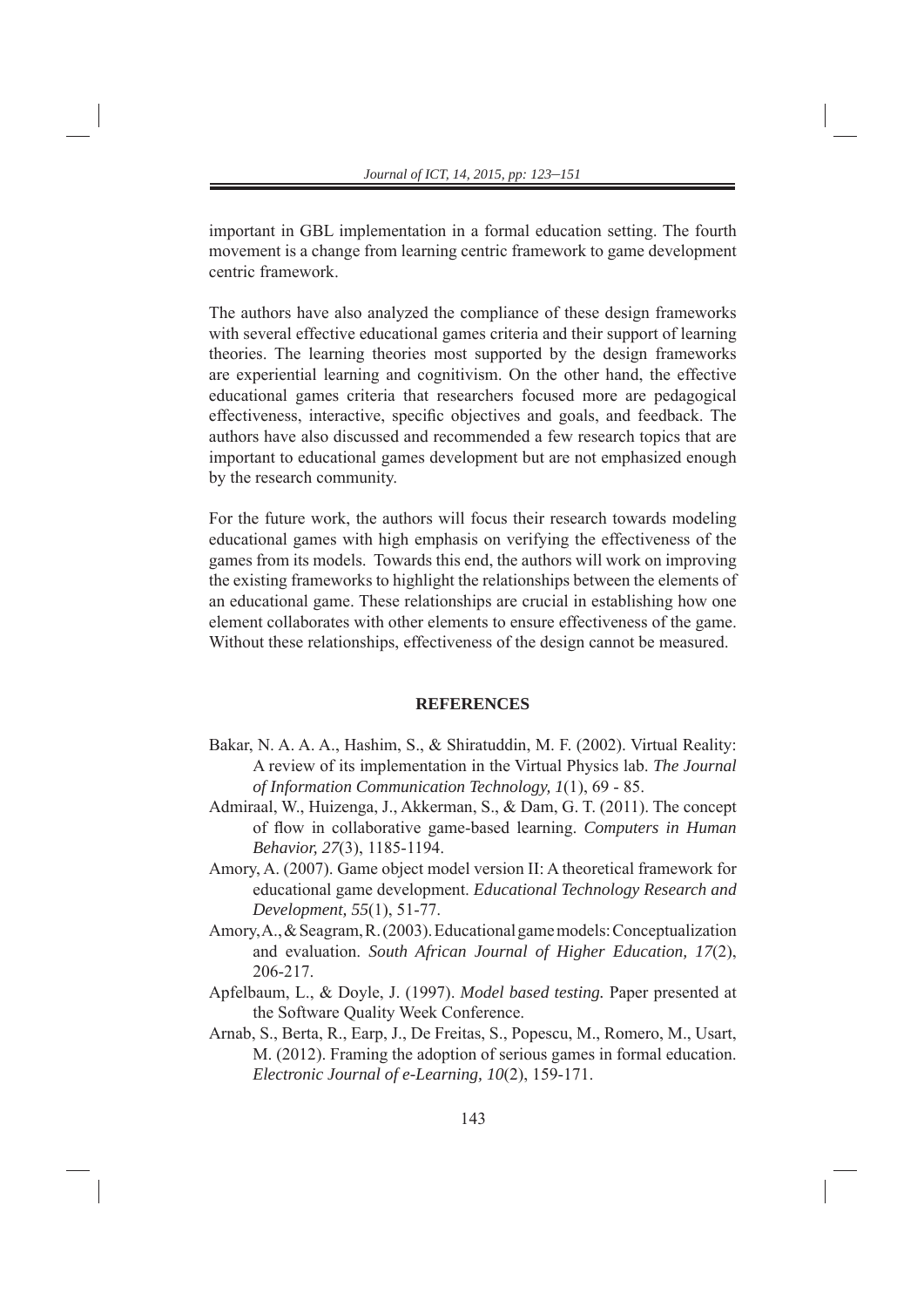- Baranowski, T., Buday, R., Thompson, D. I., & Baranowski, J. (2008). Playing for real: Video games and stories for health-related behavior change. *American journal of preventive medicine, 34*(1), 74-82.
- Barker, D., Quennerstedt, M., & Annerstedt, C. (2013). Inter-student interactions and student learning in health and physical education: A post-Vygotskian analysis. *Physical Education and Sport Pedagogy*  (ahead-of-print), 1-18.
- B arros, M. D. O., Dantas, A. R., Veronese, G. O., & Werner, C. M. (2006). Model-driven game development: Experience and model enhancements in software project management education. *Software Process: Improvement and Practice, 11*(4), 411-421.
- Becker, K. (2009). Video Game Pedagogy *Games: Purpose and Potential in Education* (pp. 73-125): Springer.
- Brambilla, M., Cabot, J., & Wimmer, M. (2012). Model-driven software engineering in practice. *Synthesis Lectures on Software Engineering, 1*(1), 1-182.
- Br ansford, J. D., Brown, A. L., & Cocking, R. R. (1999). *How people learn: Brain, mind, experience, and school*: National Academy Press.
- Broy, M. (2005). *Model-based testing of reactive systems: Advanced lectures* (*3472*): Springer.
- Bruner, J. (1961). The act of discovery. *Harvard Educational Review*.
- Charsky, D., & Ressler, W. (2011). Games are made for fun: Lessons on the effects of concept maps in the classroom use of computer games. *Computers & Education, 56* (3), 604-615.
- Chen, H., Wigand, R. T., & Nilan, M. S. (1999). Optimal experience of web activities. *Computers in Human Behavior, 15*(5), 585-608.
- Ch eng, Y. M., Lou, S. J., Kuo, S. H., & Shih, R. C. (2013). Investigating elementary school students' technology acceptance by applying digital game-based learning to environmental education. *Australasian Journal of Educational Tec*Combs, A. W. (198 1). Humanistic education: Too tender for a tough world? *The Phi Delta Kappan, 62*(6), 446-449.
- Csikszentmihalyi, M. (1990). *Flow: The psychology of optimal experience.* New York,: Harper & Row Publishers, Inc.
- Csikszentmihalyi, M. (1997). *Finding flow: The psychology of engagement with everyday life*: Basic Books.
- Dalal, S. R., Jain, A., Karunanithi, N., Leaton, J., Lott, C. M., Patton, G. C., & Horowitz, B. M. (1999). *Model-based testing in practice.* Paper presented at the Proceedings of the 21st international Conference on Software Engineering.
- Dalgarno, B., & Lee, M. J. (2012). *Exploring the relationship between afforded learning tasks and learning benefi ts in 3D virtual learning environments.* Paper presented at the Proceedings of ASCILITE—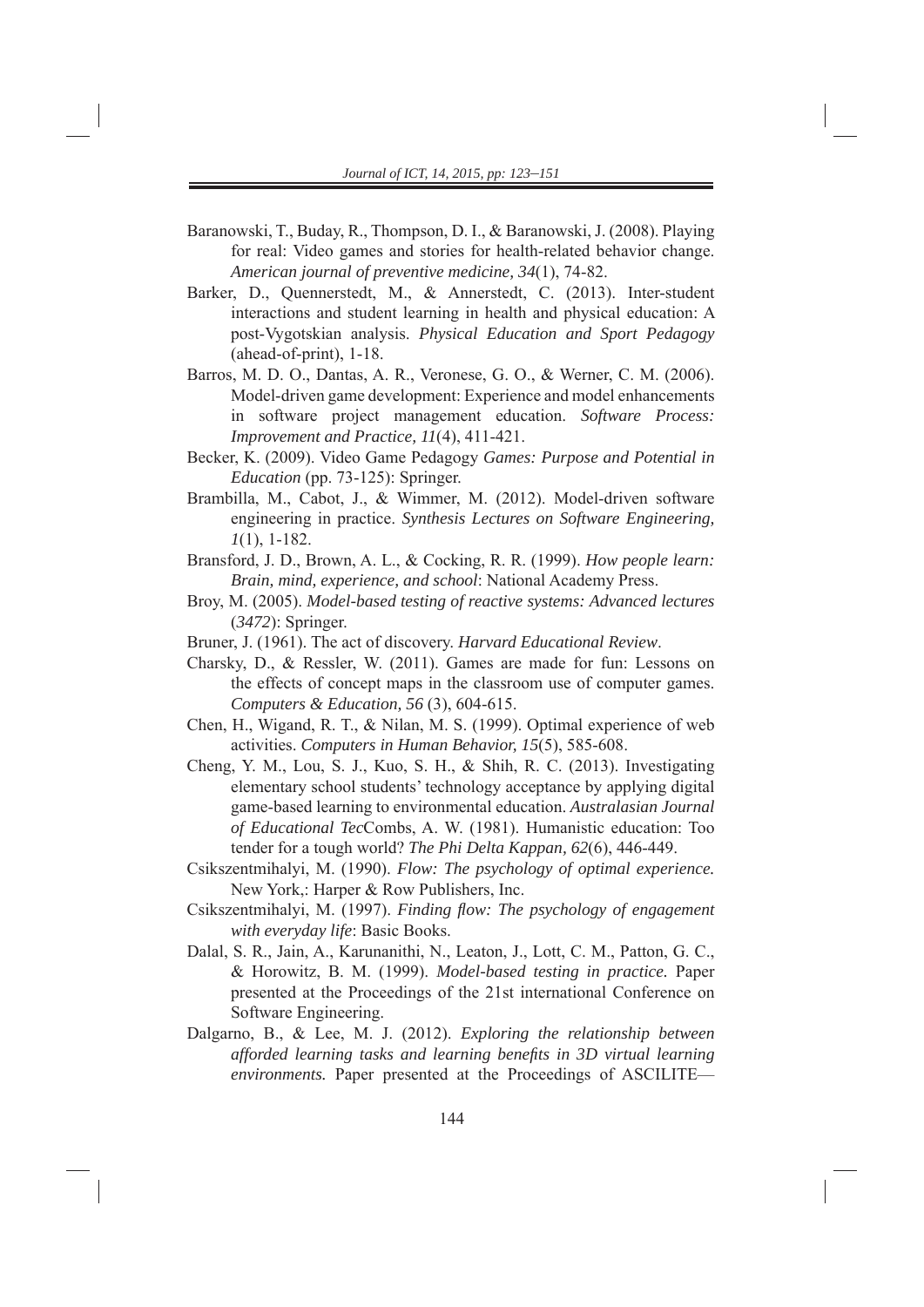Australian Society for Computers in Learning in Tertiary Education Annual Conference.

- De Freitas, S., & Jarvis, S. (2009). Towards a development approach for serious games. *Games-based learning advancements for multi-sensory humancomputer interfaces: Techniques and effective practices. IGI Global. Hershey, PA*.
- De Freitas, S., & Oliver, M. (2006). How can exploratory learning with games and simulations within the curriculum be most effectively evaluated? *Computers & Education, 46*(3), 249-264.
- Dede, C., Clarke,J., Ketelhut, D. J., Nelson, B., & Bowman, C. (2005). *Students' motivation and learning of science in a multi-user virtual environment.* Paper presented at the American Educational Research Association Conference, Montreal, Canada.
- Dondlinger, M. J. (2007). Educational video game design: A review of the literature. *Journal of Applied Educational Technology, 4*(1), 21-31.
- Egenfeldt-Nielsen , S., Smith, J. H., & Tosca, S. P. (2008). *Understanding video games: The essential introduction*: Routledge.
- Fardoun, H., Montero, F., & López Jaquero, V. (2009). ELearniXML: Towards a model-based approach for the development of e-Learning systems considering quality. *Advances in Engineering Software, 40*(12), 1297-1305.
- Finneran, C. M., & Zhang, P. (2003). A person–artefact–task (PAT) model of flow antecedents in computer-mediated environments. *International Journal of Human-Computer Studies, 59*(4), 475-496.
- Fisch, S. M. (2005 ). *Making educational computer games educational.* Paper presented at the Proceedings of the 2005 Conference on Interaction Design and Children.
- Forehand, M. (2010). Bloom's taxonomy. *Emerging perspectives on learning*, *teaching, and technology*, 41-47.
- Garris, R., Ahlers, R., & Driskell, J. E. (2002). Games, motivation, and learning: A research and practice model. *Simulation & gaming, 33*(4), 441-467.
- Garzotto, F. (2007 ). *Investigating the educational effectiveness of multiplayer online games for children.* Paper presented at the Proceedings of the 6th international conference on Interaction Design and Children.
- Ge, D. I. D. E. X. (2012). Assessment in Game-Based learning. *Foundations, Innovations and Perspectives XXVII*.
- Gee, J. P. (2005). *Good video games and good learning.* Paper presented at the Phi Kappa Phi Forum.
- Gibbons, A. S., Nelson, J., & Richards, R. (2000). The nature and origin of instructional objects. *The instructional use of learning objects.*  Bloomington, IN: Association for Educational Communications and Technology.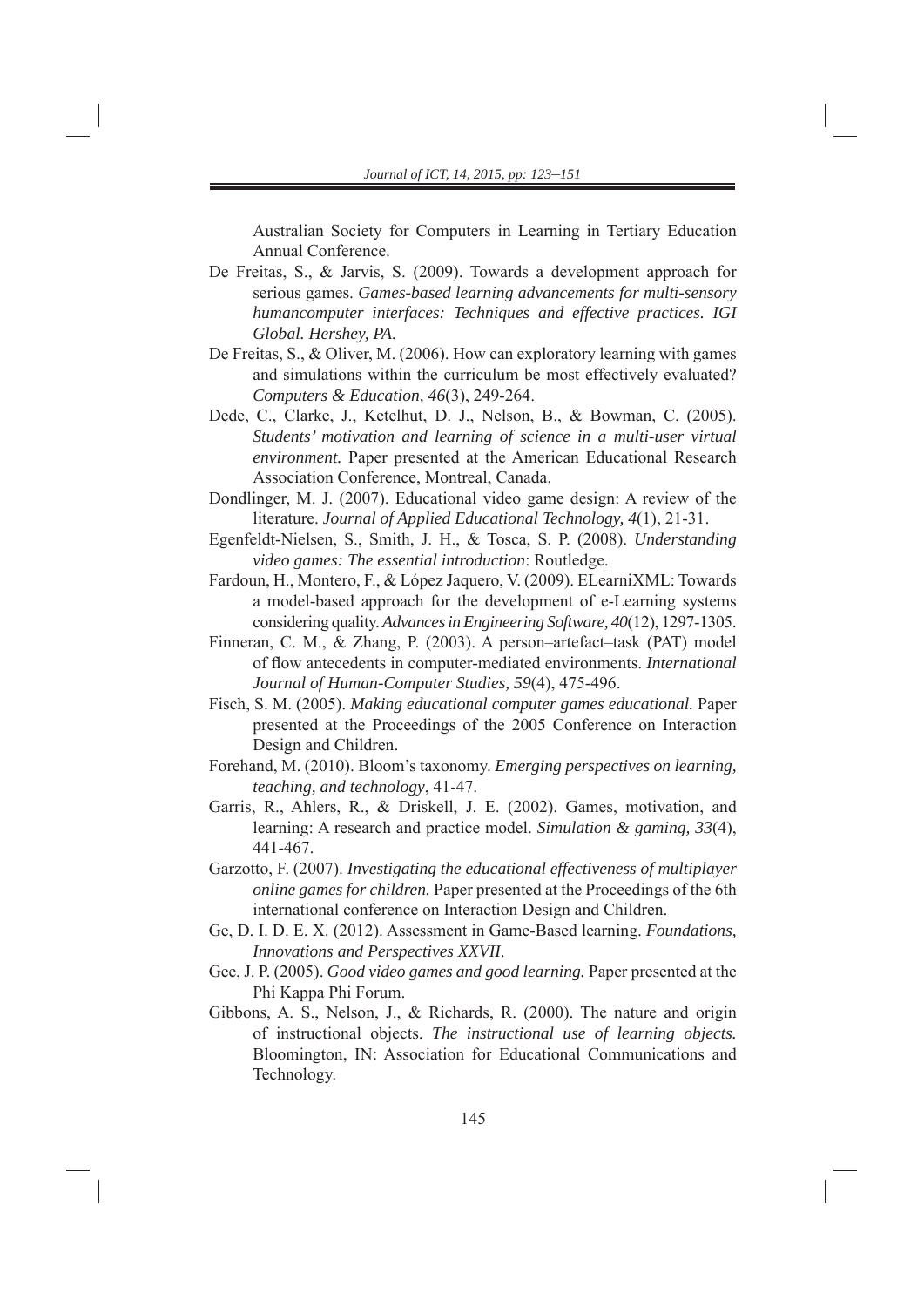- Gredler, M. E. (1996). Educational games and simulations: A technology in search of a (research) paradigm. In Jonassen, D. H. (Ed.), *Handbook of research for educational communications dan technology* (521-539). New York: Macmillan.
- Gress, C. L., Fior , M., Hadwin, A. F., & Winne, P. H. (2010). Measurement and assessment in computer-supported collaborative learning. *Computers in Human Behavior, 26*(5), 806-814.
- Hays, R. T. (2005). The effectiveness of instructional games: A literature review and discussion: DTIC Document.
- Hemmati, H., Arcuri, A., & Briand, L. (2013). Achieving scalable modelbased testing through test case diversity. *ACM Transactions on Software Engineering and Methodology (TOSEM), 22*(1), 6.
- Herrington, J., & Oliver, R. (2000). An instructional design framework for authentic learning environments. *Educational Technology Research and Development, 48*(3), 23-48.
- Hirumi, A., & Stapleton, C. (2009). Applying pedagogy during game development to enhance game-based learning *Games: Purpose And Potential in Education* (127-162): Springer.
- Hofer, M. (2005, January). *Massivelt multiplayer online games and their implications for game-based learning*, 1-13.
- Hoffman, D. L., & Novak, T. P. (1996). Marketing in hypermedia computermediated environments: conceptual foundations. *The Journal of Marketing*, 50-68.
- Holland, W., Jenkins, H., Squire, K., Miller, Z. N., O'Driscoll, A., Shresthova, S., . . . Todd, K. (2003). Theory by design. *Video game theory reader*, 25-46.
- Hussin, H., Suhaimi, M. A., & Bawi, Z. B. A. (2004). ICT and school transformation: An empiracle study on the perception of principals in the Klang Valley area on the Malaysian Smart School. *The Journal of Information and Communication Technology, 3*(2).
- Hwang, G. J., Sung, H. Y., Hung, C. M., & Huang, I. (2013). A learning style perspective to investigate the necessity of developing adaptive learning systems. *Educational Technology & Society, 16*(2), 188-197.
- Ibrahim, R., & Jaafar, A. (2009). *Educational games (EG) design framework: Combination of game design, pedagogy and content modeling.* Paper presented at the Electrical Engineering and Informatics, 2009. ICEEI'09. International Conference on.
- Jarvis, S., & de Freitas, S. (2009). *Evaluation of an immersive learning programme to support triage training.* Paper presented at the Games and Virtual Worlds for Serious Applications, 2009. VS-GAMES'09. Conference in.
- Jong, M., Shang, J., Lee, F. l., & Lee, J. H. (2010). Constructivist learning through computer gaming. *Technologies Shaping Instruction and Distance Education: New Studies and Utilizations*, 207-222.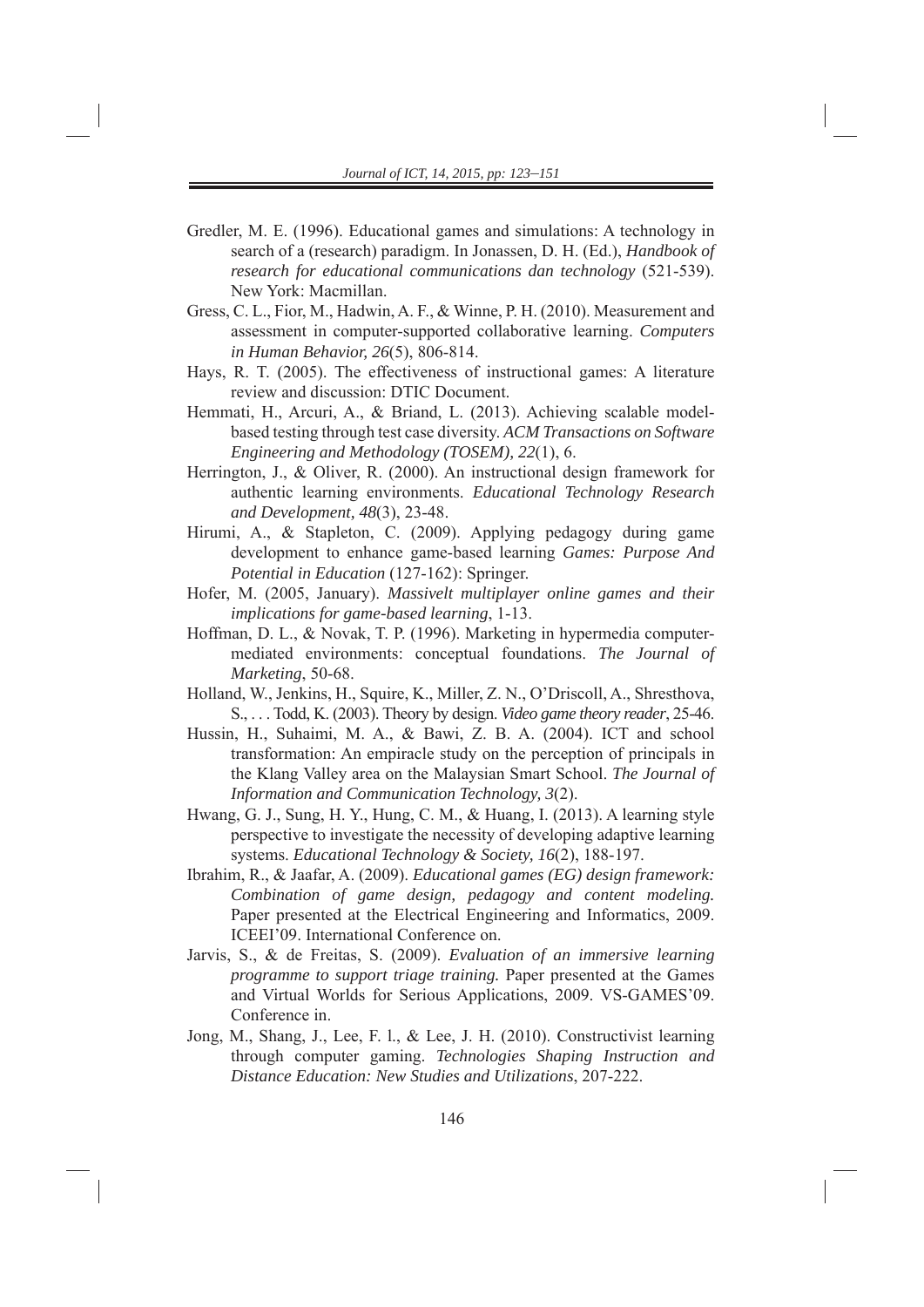- Jong, M. S., Lee, F. l., Lee, J. H.-M., & Shang, J. (2011). *A case study of an academic achievement-oriented student in game-based learning.* Paper presented at the Advanced Learning Technologies (ICALT), 2011 11th IEEE International Conference on.
- Ke, F. (2009). A qualitative meta-analysis of computer games as learning tools. *Handbook of research on effective electronic gaming in education, 1*, 1-32.
- Ke, F. (2013). Computer-game-based tutoring of mathematics. *Computers & Education, 60*(1), 448-457.
- Ke, F. (2014). An implementation of design-based learning through creating educational computer games: A case study on mathematics learning during design and computing. *Computers & Education, 73*, 26-39.
- Kebritchi, M., & Hirumi, A. (2008). Examining the pedagogical foundations of modern educational computer games. *Computers & Education, 51*(4), 1729-1743.
- Kiili, K. (2005). Content creation challenges and flow experience in educational games: The IT-Emperor case. *The Internet and Higher Education, 8*(3), 183-198.
- Kiili, K. (2005). Digital game-based learning: Towards an experiential gaming model. *The Internet and Higher Education, 8*(1), 13-24.
- Klopfer, E., Oster weil, S., & Salen, K. (2009). *Moving learning games forward: Obstacles, opportunities and openness* (White Paper). Cambridge, MA: The Education Arcade, Massachuesetts Institute of Technology.
- Kovačević, I., Minović, M., Milovanović, M., De Pablos, P. O., & Starčević, D. (2013). Motivational aspects of different learning contexts:"My mom won't let me play this game…". *Computers in Human Behavior, 29*(2), 354-363.
- Krotoski, A., Entertainment, & Association, L. S. P. (2004). *Chicks and joysticks: An exploration of women and gaming* (White Paper): Elspa.
- Kruger, J. (2012). *A design- based research approach implementing a palette of educational technologies to foster 21st century skills.* Paper presented at the ASCILITE-Australian Society for Computers in Learning in Tertiary Education Annual Conference.
- Lalji, Z., & Good, J. (2008). Designing new technologies for illiterate populations: A study in mobile phone interface design. *Interacting with Computers, 20*(6), 574-586.
- Latif, R. A. (2007). *Understanding Malaysian students as gamers: Experience.* Paper presented at the Proceedings of the 2nd International conference on Digital Interactive Media In Entertainment and Arts.
- Lee, K., & Kim, M. (2004). *The rise of China and the Korean firms looking for a new division of labor.* Paper presented at the conference on Korea and The World Economy, Sungkyunkwan University, Seoul, July.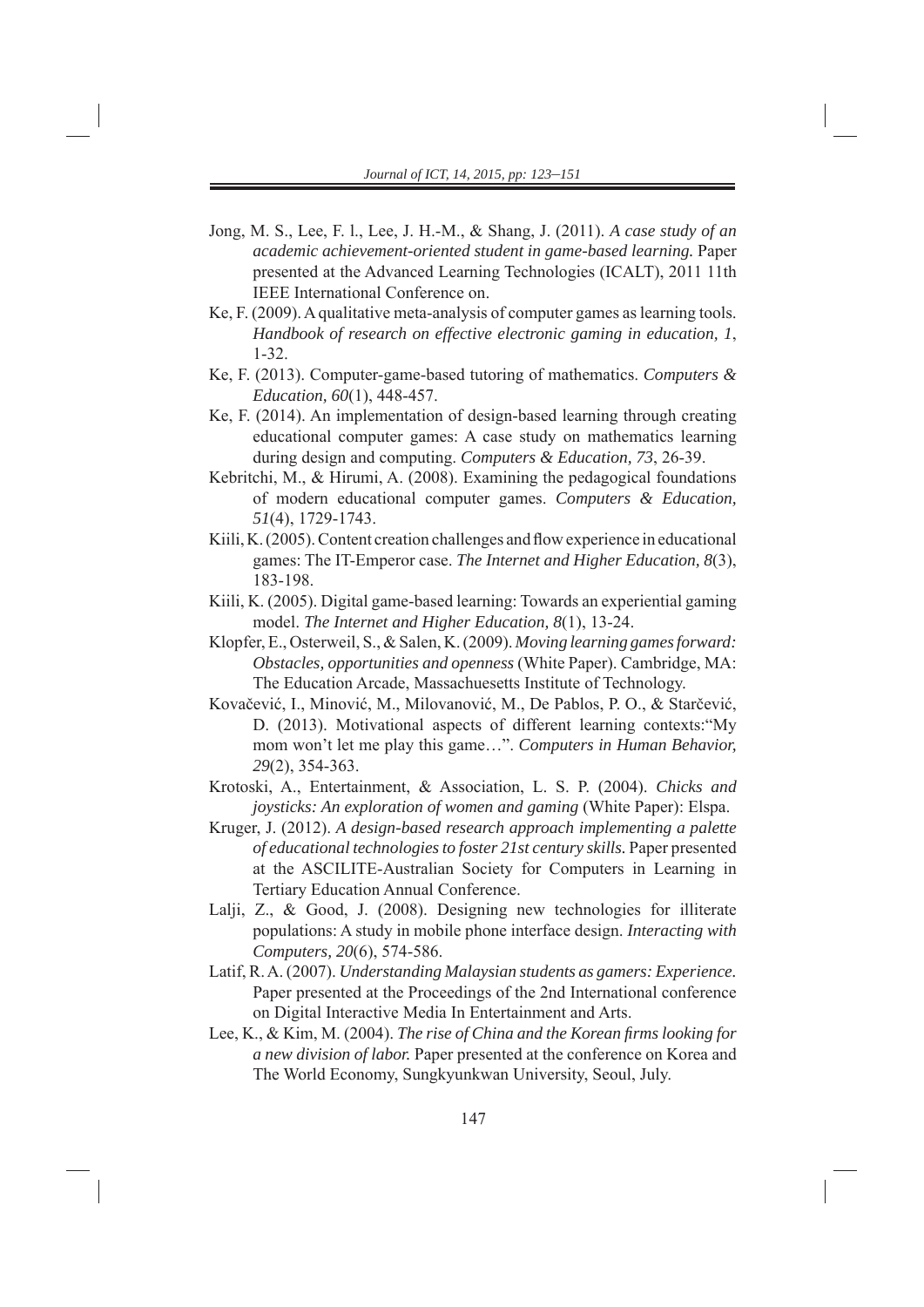- Lester, J. C., Spires, H. A., Nietfeld, J. L., Minogue, J., Mott, B. W., & Lobene, E. V. (2014). Designing game-based learning environments for elementary science education: A narrative-centered learning perspective. *Information Sciences, 264*, 4-18.
- Li, K. C., Huang, J. C., Heh, J. S., Chen, C. T., Wang, H. C., & Yeh, S. W. (2010). *Designing game-based learning framework-a motivation-driven approach.* Paper presented at the Advanced Learning Technologies (ICALT), 2010 IEEE 10th International Conference on.
- McClarty, K. L., Orr, A., Frey, P. M., Dolan, R. P., Vassileva, V., & McVay, A. (2012). A literature review of gaming in education. *Gaming in Education*.
- Mellecker, R. R., Witherspoon, L., & Watterson, T. (2013). Active learning: Educational experiences enhanced through technology-driven active game play. *The Journal of Educational Research, 106*(5), 352-359.
- Merriam, S. A. C., RS. (1999 ). *Learning in adulthood: A comprehensive guide*. San Francisco, CA: Jossey-Bass.
- Meyers, B., & Vangheluwe, H. (2011). A framework for evolution of modelling languages. *Science of Computer Programming, 76*(12), 1223-1246.
- Mikropoulos, T. A., & Natsis, A. (2011). Educational virtual environments: A ten-year review of empirical research (1999–2009). *Computers & Education, 56*(3), 769-780.
- Mills, C., & Dalgarno, B. (2007). *A conceptual model for game-based intelligent tutoring systems*. Proceedings of the 2007 Australasian Society for Computers in Learning in Tertiary Education.
- Mislevy, R. J., & Haertel, G. D. (2006). Implications of evidence centered design for educational testing. *Educational Measurement: Issues and Practice, 25*(4), 6-20.
- Molina, F., & Toval, A. (2009). Integrating usability requirements that can be evaluated in design time into Model Driven Engineering of Web Information Systems. *Advances in Engineering Software, 40*(12), 1306-1317.
- Moreno-Ger, P., Burgos, D., Martínez-Ortiz, I., Sierra, J. L., & Fernández-Manjón, B. (2008). Educational game design for online education. *Computers in Human Behavior, 24*(6), 2530-2540.
- Moser, R. (2002). *A methodology for the design of educational computer adventure games*.
- Nodenot, T., Caron, P. A., Le Pallec, X., & Laforcade, P. (2007). Applying Model Driven Engineering Techniques and tools to the planets game learning scenario. *Journal of Interactive Media in Education, 2008*(2).
- Omar, H., Ibrahim, R., & Jaafar, A. (2011). *Methodology to evaluate interface of educational computer game.* Paper presented at the Pattern Analysis and Intelligent Robotics (ICPAIR), 2011 International Conference on.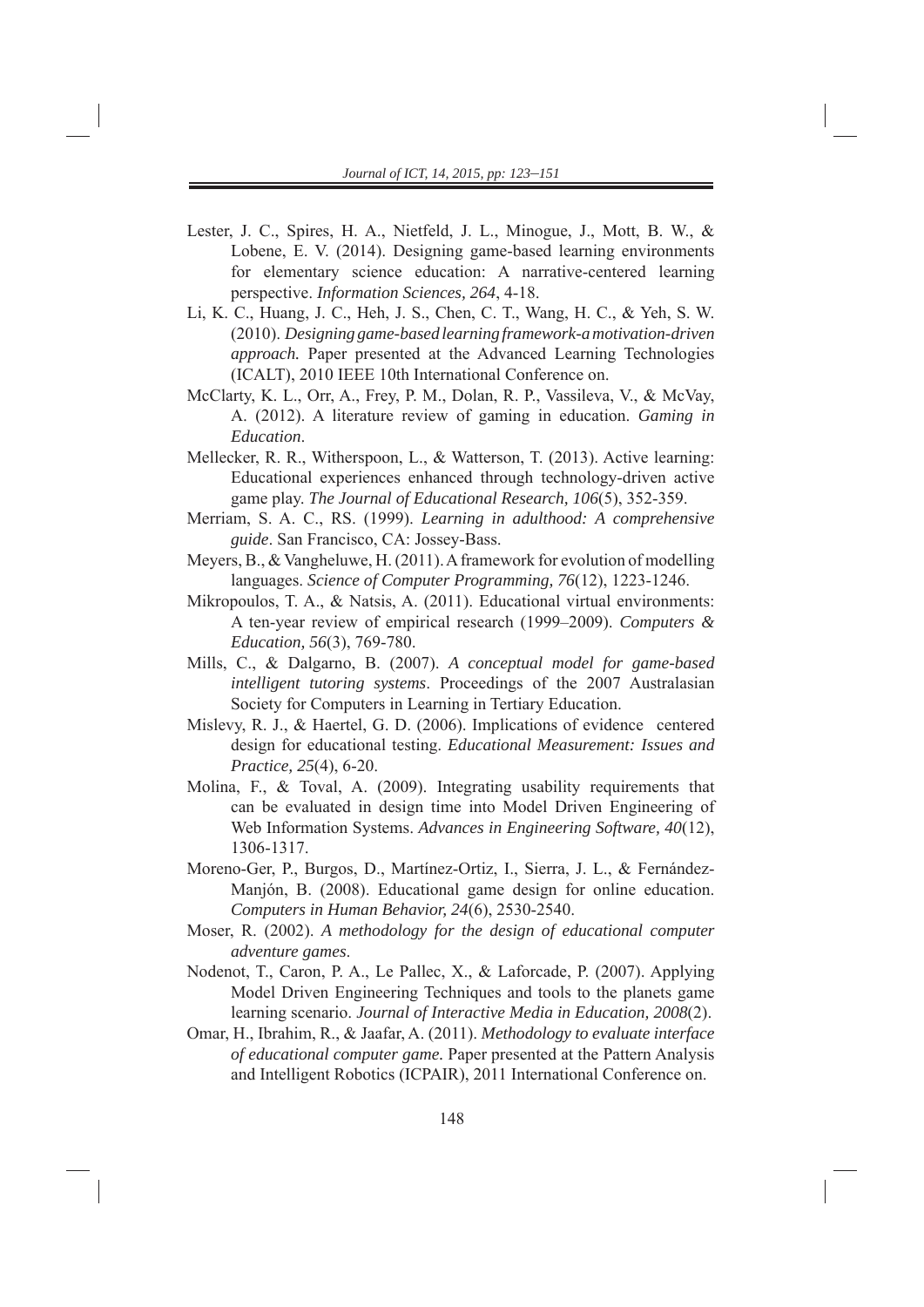- Omar, H. M., & Jaafar, A. (2010) . *Challenges in the evaluation of educational computer games.* Paper presented at the Information Technology (ITSim), 2010 International Symposium.
- Osman, K., & Bakar, N. A. (2012) . Educational computer games for Malaysian classrooms: Issues and challenges. *Asian Social Science, 8*(11), p75.
- Pivec, M., & Dziabenko, O. (2004a). *Game-based learning framework for collaborative learning and student e-teamwork*. *Retrieved from:* http:// www. unigame. net/html/publications.
- Pivec, M., & Dziabenko, O. (2004b). Game-based learning in universities and lifelong learning:" UniGame: Social skills and knowledge training" game concept. *Journal of Universal Computer Science, 10*(1), 14-26.
- Poulsen, M. (2011). *Learning by producing The Gameit Handbook* (87).
- Prensky, M. (2003). Digital game -based learning. *Computers in Entertainment (CIE), 1*(1), 21-21.
- Prensky, M. (2005). Computer games and learning: Digital game-based learning. *Handbook of Computer Game Studies, 18*, 97-122.
- Quinn, C. N. (2005). *Engaging learning: Designing e-learning simulation games*. John Wiley & Sons:
- Rahim, L., & Whittle, J. (2010). *Verifying semantic conformance of state machine-to-Java code generators model driven engineering languages and systems* (pp. 166-180): Springer.
- Rahim, L. A. (2007). *Transforming OCL to PVS: Using theorem proving support for analysing model constraints*.
- Randel, J. M., Morris, B. A., Wetzel, C. D., & Whitehill, B. V. (1992). The effectiveness of games for educational purposes: A review of recent research. *Simulation & Gaming, 23*(3), 261-276.
- Romli, R., Shiratuddin, M. F., & Hashim, S. (2003). The virtual chemistry lab (VC-L): Virtual Reality as a learning tool for Malaysia's secondary school. *The Journal of Information and Communication Technology, 2*(1), 81-92.
- Shafique, M., & Labiche, Y. (2010). A systematic review of model based testing *tool support*. Software Quality Engineering Laboratory, Department of Systems and Computer Engineering, Carleton University, Technical Report SCE-10-04.
- Shute, V., & Ke, F. (2012). Games, learning, and assessment. *Assessment in Game-Based Learning* (pp. 43-58): Springer.
- Smith, J. (1999). *Learning theory. The Encyclopedia of Informal Education*.
- Smythe, M. (2012). *Toward a framework for evaluating blended learning*. Paper presented at the ASCILITE-Australian Society for Computers in Learning in Tertiary Education Annual Conference.

Sommerville, I. (2006). *Software engineering* (8th ed.): Eddison Wesley.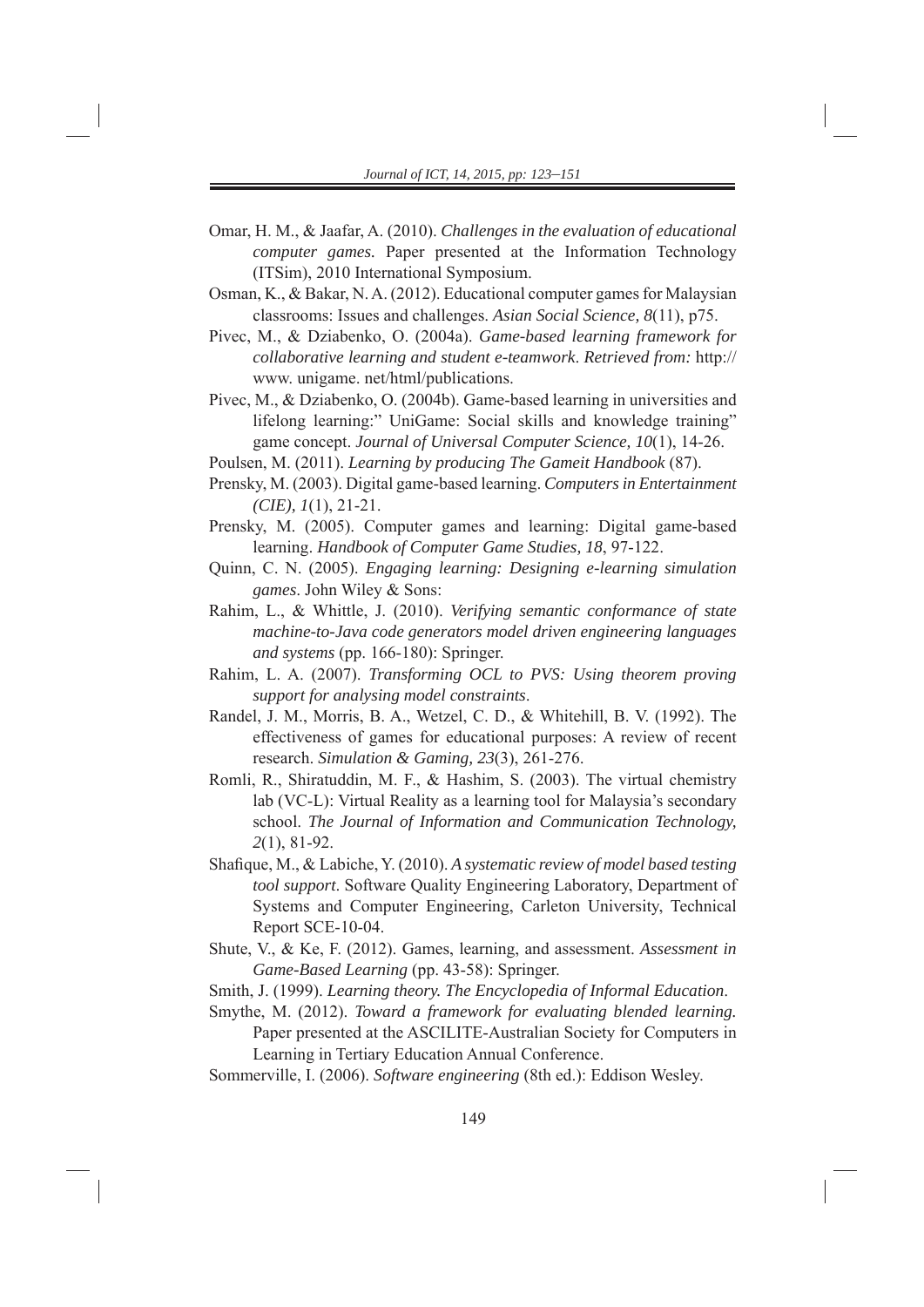- Squire, K., & Jenkins, H. (2003) . Harnessing the power of games in education. *Insight, 3*(1), 5-33.
- Staalduinen V., J. P., & de Freitas, S. (2010). A game-based learning framework: Linking game design and learning outcomes. In *learning to Play: Exploring the Future of Education with Video Games. Khine, MyintSwe (Ed.).* New York: Peter Lang Publishers.
- Takaoka, R., Shimokawa, M., & Ok amoto, T. (2011). *A framework of educational control in game-based learning environment.* Paper presented at the Advanced Learning Technologies (ICALT), 2011 11th IEEE International Conference.
- Tan, P. H., Ling, S. W., & Ting, C. Y. (2007). *Adaptive digital game-based learning framework.* Paper presented at the Proceedings of the 2nd international conference on Digital Interactive Media in Entertainment and Arts.
- Tang, S., & Hanneghan, M. (2010) . *A model-driven framework to support development of serious games for game-based learning.* Paper presented at the Developments in E-systems Engineering (DESE), 2010.
- Tang, S., & Hanneghan, M. (2011). State-of-the-art model driven game development: A survey of technological solutions for game-based learning. *Journal of Interactive Learning Research, 22*(4), 551-605.
- Tham, L., & Tham, R. (2012). Is Game-Based Learning an effective instructional strategy to engage students in higher education in Singapore? A Pilot Study. *Editor Managing Editor, 8*(1).
- Thorndike, E. (1913). *Educational psychology*, 1.
- Timmer, M., Brinksma, H., & Stoelinga, M. (2011). *Model-based testing*.
- Tiong, K., & Yong, S. (2008). *Le arning through computer game design: Possible success (or failure) factors.* Paper presented at the The 16th International Conference on Computers in Education.
- Van Eck, R. (2006). Digital game -based learning: It's not just the digital natives who are restless. *EDUCAUSE Review, 41*(2), 16.
- Vogel, J. J., Vogel, D. S., Cannon B., J., Bowers, C. A., Muse, K., & Wright, M. (2006). Computer gaming and interactive simulations for learning: A meta-analysis. *Journal of Educational Computing Research, 34*(3), 229-243.
- Wang, C. S., Liu, C. C., & Li, Y . C. (2011). *A game-based learning content design framework for the elementary school children education.* Paper presented at the Nano, Information Technology and Reliability (NASNIT), 2011 15th North-East Asia Symposium.
- Wang, T. L., Chen, T. K., & Tseng, Y. F. (2010). *An leaner-centred, gamebased, learning framework for typing games in English course.* Paper presented at the Computer Communication Control and Automation (3CA), 2010 International Symposium.